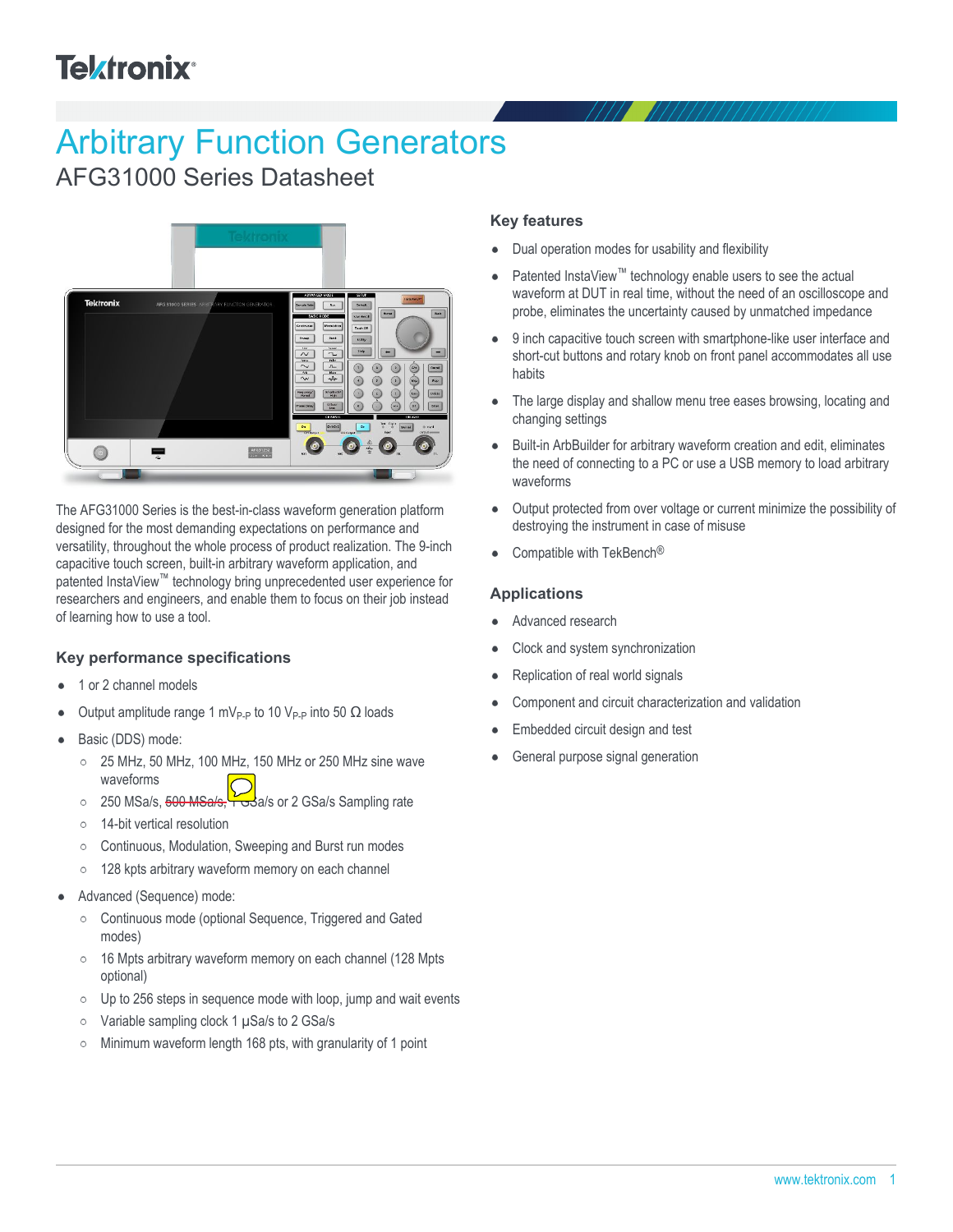# **Dual Operation Modes Balance Usability and Flexibility**

The AFG31000 series is the industry's first arbitrary function generator with full function Basic (AFG) and Advanced (Sequence) modes.

Basic mode has a dedicated user interface similar to traditional AFG for generating function and arbitrary waveforms with minimum button clicks and shallow menu hierarchy. With the maturity of DDS technology, users can switch from one frequency to another on the fly (which is called frequency agility), without the need to worry about waveform length and sampling rate. It is extremely useful in those analog designs like filter/ amplifier frequency response characterization or digital designs where the clock rate needs to change frequently.



*Basic mode user interface*

Although Basic mode has advantages in ease-of-use, DDS technology has disadvantages that are overcome in Advanced mode:

- Due to the nature of fixed sampling clock, DDS may skip points at high frequencies, which could lead to loss of details in the waveform such as a glitch. Advanced mode is based on variable sampling clock and point-by-point output technology. Every point in an arbitrary waveform is output once and only once in each cycle, at the pace of sampling rate, there will be no skip or repetition. As the results, the details in the waveform are kept. However the price users need to pay is each time frequency is changed, users have to re-calculate the sampling rate with the formula (sampling rate = output frequency x number of samples in the waveform).
- In Basic mode, only one waveform can be output each time. However,  $\bullet$ in Advanced mode, users can compile a sequence which is a list of steps (each step includes one waveform for each channel), and define how these steps are played back, in the ways of loop or branch (wait, jump or go-to) triggered by variance of events. The sequencer can include up-to 256 steps, and up-to 16 Mpts of waveforms for each channel (128 Mpts optional), it gives users much more flexibility to generate complex timing.



*Advanced mode user interface*

# **InstaView™ Technology Eliminates Uncertainty of Waveform at DUT**

Most existing waveform generators in the market are with a 50  $\Omega$  serial resistor on the output signal path, and it requires the output to be connected to a 50 Ω load through a cable with 50 Ω characteristic impedance, to ensure maximum power transmission and minimize the reflection of high speed signals. This is so-called impedance matching and the nominal settings shown on the generators are based on the assumption that all stages in the signal path are a perfect 50  $\Omega$  impedance.

Unfortunately, for many users, their devices under test are not 50  $\Omega$ terminated. This impedance mismatch will cause the waveform at the device under test being different from the nominal settings on the generator. For example, if a digital designer sets a 3.3 V square waveform as a clock to trigger a TTL circuit, he may likely get a 6.6 V square waveform at the device end, because TTL circuit typically has an input impedance of several thousand ohms. This is not what the user wants!

Even worse, if there is parasitic capacitance or inductance, it will lead to distortion of the waveform - it is not a square waveform anymore! Though on the generator's screen, it still says the output is a 3.3V square waveform. This is very misleading for users, and put them in risky situations!

In the past, experienced users who were aware of these distortions, used an oscilloscope to verify the waveform added at the device under test, but it costed time and efforts, and hooking/removing probe/connectors might change the impedance at the device under test, which made the situation more complex.

The following image shows a 1 MHz square wave being added on a complex load with resistance, inductance and capacitance. Though the nominal waveform shown on the AFG is a perfect square, the waveform at the DUT has distorted a lot.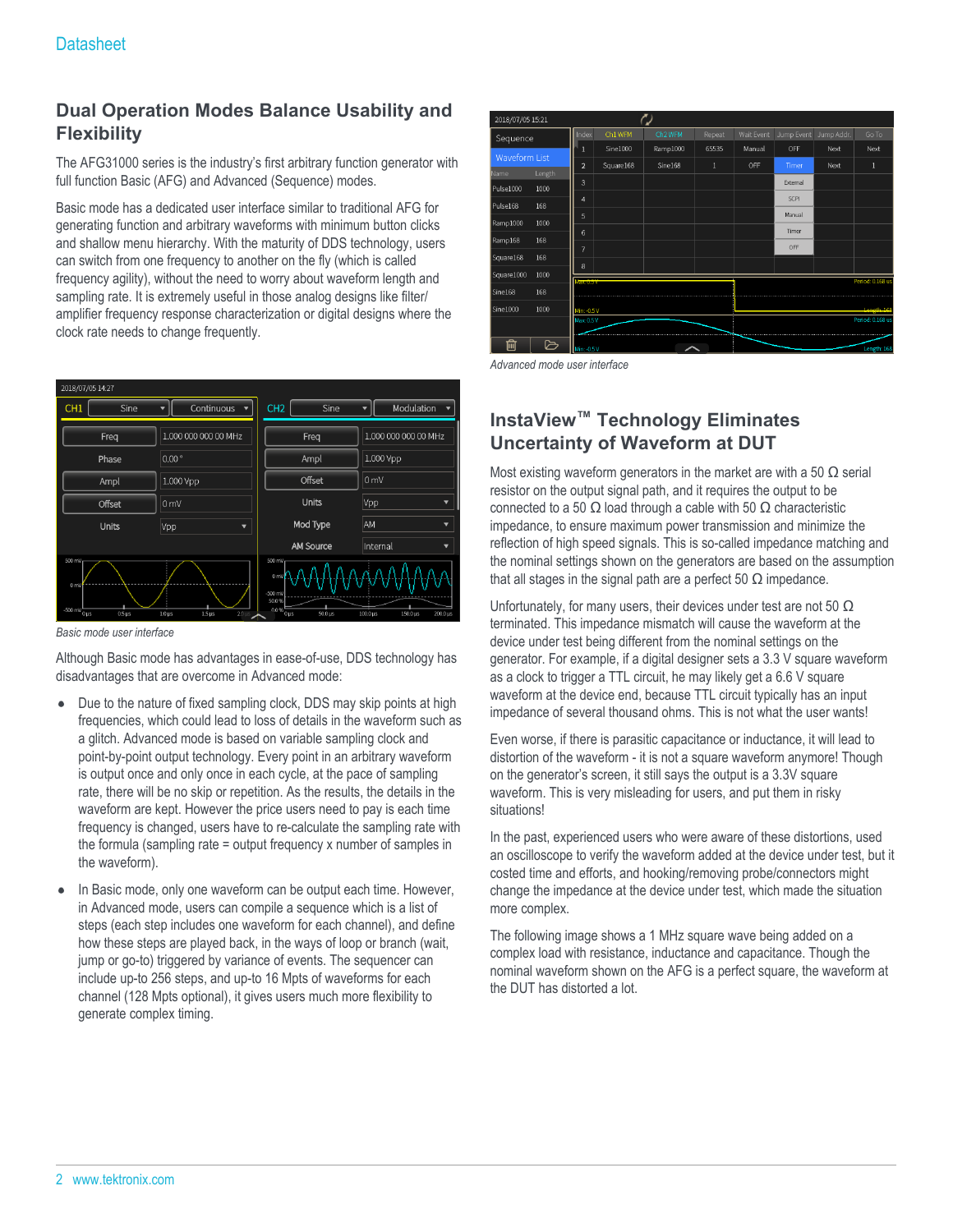

*AFG showing the nominal waveform with InstaView™ turned off*

With the patented InstaView™ technology, the AFG31000 series can measure and show the waveform at the DUT, instead of just the nominal waveform set on the AFG, without any other instrument. All you need is just the cable between the AFG output and the DUT, which has already been there. The shown waveform changes in real time along with the settings like frequency, amplitude and waveform shape changes, or the impedance change at the device under test. The InstaView™ helps users to eliminate the uncertainty and risk caused by the unmatched impedance without extra cost or effort.

The following picture shows the same test setup, with the exception the InstaView™ is turned on. Instead of the "nominal" square waveform, it displays the waveform at the DUT.



*AFG showing the nominal waveform with InstaView™ turned on*

# **Intuitive User Interface Makes the Test Job Enjoyable**

The large 9-inch capacitive touch screen displays all related settings and parameters on the same page. Like what you do on their smartphones or tablets, users can click or swipe on the screen to browse, locate and change the parameters easily. Or they can swipe from top/bottom of the screen to callout short-cut menus of frequently-used functions or settings, instead of going back and forth in a comprehensive menu structure in before. This makes the operations more intuitive and much quicker than ever, and save users' time learning and using the tool to let them focus on the jobs on hands.

At the same time, front panel buttons and rotary knob are kept, in order to accommodate the needs of those who prefer sticking to the traditional ways of operation that they have been using for long time.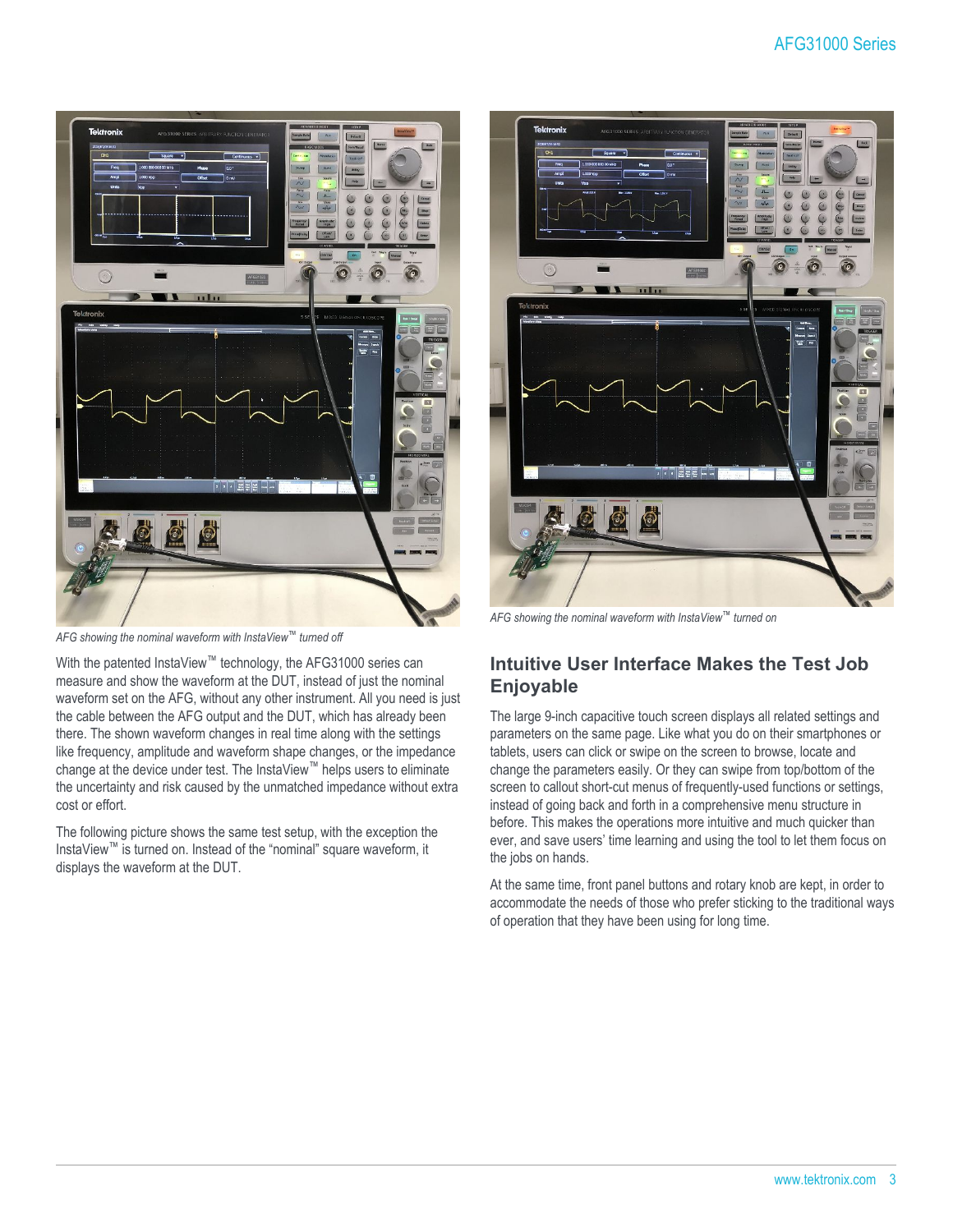|                 | 2018/07/17 15:51   |                 |                      |                     |         |             |                         |                                         |  |
|-----------------|--------------------|-----------------|----------------------|---------------------|---------|-------------|-------------------------|-----------------------------------------|--|
| CH <sub>1</sub> | Sine               |                 | Continuous           | CH <sub>2</sub>     |         | Sine        | $\overline{\mathbf{v}}$ | Continuous                              |  |
|                 | Freq               |                 | 1.000 000 000 00 MHz |                     | Freg    |             |                         | 1.000 000 000 00 MHz                    |  |
|                 | Phase              | 0.00°           |                      |                     | Phase   |             | 0.00°                   |                                         |  |
|                 | Ampl               | 1.000 Vpp       |                      |                     | Ampl    |             | 1.000 Vpp               |                                         |  |
|                 | Offset             | 0 <sub>m</sub>  |                      |                     | Offset  |             | 0 <sub>m</sub>          |                                         |  |
|                 | <b>Hnite</b>       | $\frac{1}{2}$   |                      | $\overline{\cdots}$ | Linited |             | $\frac{1}{10}$          |                                         |  |
|                 | Inter-Chs          | Ch <sub>1</sub> | Ch2                  | Multi-unit sync     |         | Save&Recall |                         | <b>ArbBuilder</b>                       |  |
|                 | <b>Align Phase</b> |                 | □                    | Level Ch1=Ch2       |         |             |                         | Copy Ch1 to Ch2                         |  |
|                 | Phase Ch1=Ch2      |                 |                      | Frequency Ch1=Ch2   |         |             |                         | Copy Ch <sub>2</sub> to Ch <sub>1</sub> |  |

*Frequently used settings are easy to access from the swipe-up menu*

# **Built-in ArbBuilder tool makes creating and editing arbitrary waveforms easier than ever**

In the past, users needed a PC with a waveform edit software being installed, to create or edit their customized arbitrary waveforms, and then use a USB memory stick, or a USB/Ethernet connection, to download the waveforms to the generators. The process is painful, as it costs time and efforts when the waveforms need to be changed frequently.

ArbBuilder is a built-in application on the AFG31000 series, enabling users to create and edit their arbitrary waveforms on the generator. Like in the Tektronix ArbExpress PC based software, users can create an arbitrary waveform with Equation Editor or templates of tandard waveforms. Thanks to the large capacitive touch screen, users can drag, pinch and zoom, or do all kinds of edits to the waveform.

For those who want to replicate real world waveforms captured with oscilloscopes, or created by third party software, data files in CSV format can be directly loaded into ArbBuilder from a USB memory stick.

After all edit work is done, the waveform can be seamlessly sent to hardware for replication just by clicking "Send to Ch" button, amplitude and offset will be set automatically, without normalization.



*Creating an arbitrary waveform using the easy touch screen interface*

## **Simplified multi-unit synchronization**

Most applications just need one or two channels of output, but there are many others need more. In these cases, users need to synchronize two or more units to extend the number of channels. To do this used to be painful, as it required many cable connections between the two units, and setting changes in deep branches of the menu trees onall instruments.

The AFG31000 simplifies this process with an onscreen wizard that leads you through the process of cable connections and settings.



*An on-screen wizard guides you through the process of multiple-unit synchronization*

# **Upgradability protects ROI**

The AFG31000 provide upgrade options of bandwidth, memory extension and sequence mode support. These options can be installed at the factory or at any time after purchase. This helps to reduce the product ownership threshold. And when test requirements increase, you can purchase and install upgrade software licenses top add higher performance features. Upgrades eliminate the concern about the return on investment during the instrument lifetime.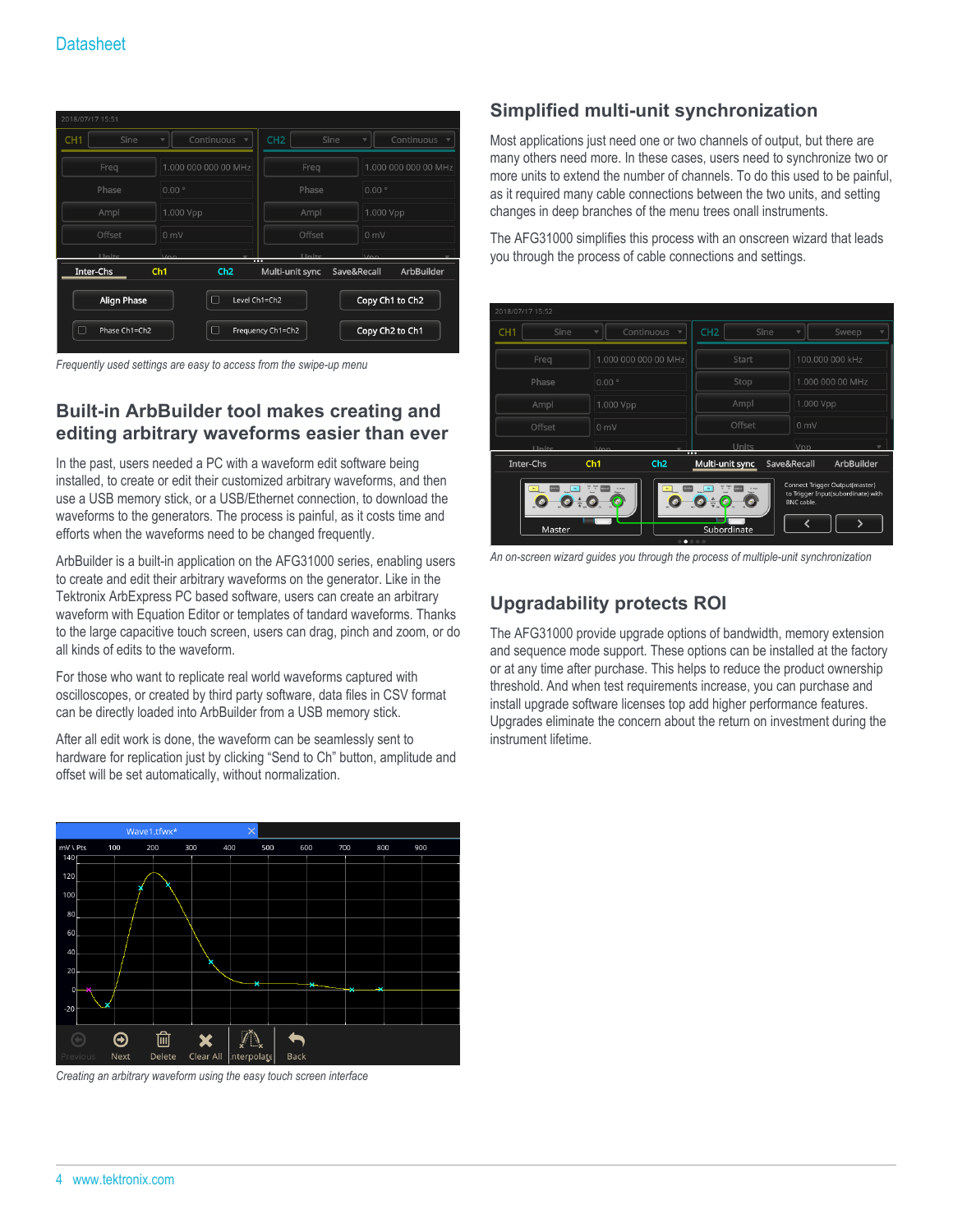AFG31000 Series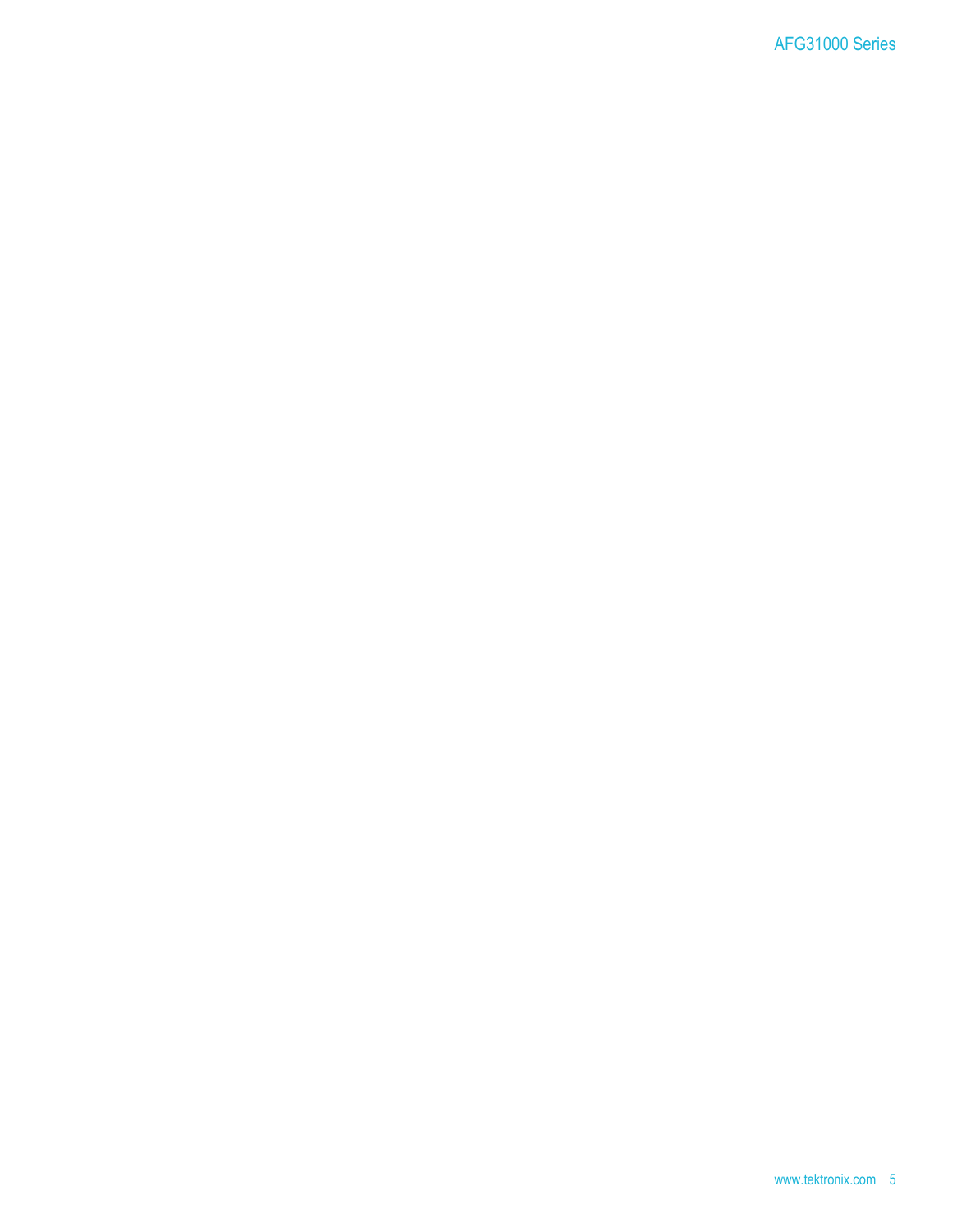# **Specifications**

All specifications are guaranteed unless noted otherwise. All specifications apply to all models unless noted otherwise.

#### **Model overview**

| Model    | <b>Bandwidth</b> | Number of channels |
|----------|------------------|--------------------|
| AFG31021 | 25 MHz           |                    |
| AFG31051 | 50 MHz           |                    |
| AFG31101 | 100 MHz          |                    |
| AFG31151 | <b>150 MHz</b>   |                    |
| AFG31251 | 250 MHz          |                    |
| AFG31022 | 25 MHz           | $\overline{2}$     |
| AFG31052 | 50 MHz           |                    |
| AFG31102 | 100 MHz          |                    |
| AFG31152 | <b>150 MHz</b>   |                    |
| AFG31252 | 250 MHz          |                    |

# **Output characteristics**

 $Amplitude$ 

|                                        | AFG31021 /<br>AFG31022                                                                                                                                                                                       | AFG31051/<br>AFG31052 | AFG31101 /<br>AFG31102 | AFG31151/<br>AFG31152                                                                                                                           | AFG31251/<br>AFG31252 |
|----------------------------------------|--------------------------------------------------------------------------------------------------------------------------------------------------------------------------------------------------------------|-----------------------|------------------------|-------------------------------------------------------------------------------------------------------------------------------------------------|-----------------------|
| Range (into 50 $\Omega$ )              | $\leq$ 60 MHz: 1 mV <sub>P-P</sub> to 10 V <sub>P-P</sub><br>> 60 MHz to $\leq$ 80 MHz: 1 mV <sub>P-P</sub> to 8 V <sub>P-P</sub><br>$> 80$ MHz to $\leq 100$ MHz: 1 mV <sub>P-P</sub> to 6 V <sub>P-P</sub> |                       |                        | <b>TBD</b><br>$\leq$ 100 MHz: 1 mV <sub>P-P</sub> to 10 V <sub>P-P</sub><br>> 100 MHz to ≤ 250 MHz: 1 mV <sub>P-P</sub> to<br>$5V_{\text{P-P}}$ |                       |
| Range (into open<br>circuit or High-Z) | $\leq$ 60 MHz: 2 mV <sub>P-P</sub> to 20 V <sub>P-P</sub><br>> 60 MHz to ≤ 80 MHz: 2 mV <sub>P-P</sub> to 16 V <sub>P-P</sub><br>> 80 MHz to ≤ 100 MHz: 2 mV <sub>P-P</sub> to 12 V <sub>P-P</sub>           |                       |                        | <b>TBD</b><br>≤ 100 MHz: 2 mV <sub>P-P</sub> to 20 V <sub>P-P</sub><br>> 100 MHz to ≤ 250 MHz: 2 mV <sub>P-P</sub> to<br>$10V_{\text{P-P}}$     |                       |
| Accuracy                               | $\pm$ (1% of setting +1 mV <sub>P-P</sub> )<br>(1 kHz sine, 0 V offset, amplitude $> 1$ mV <sub>P-P</sub> , offset = 0 V)                                                                                    |                       |                        |                                                                                                                                                 |                       |
| Resolution                             | $0.1$ mV0.1 mV <sub>P-P</sub> , 0.1 mV <sub>RMS</sub> , 1 mV, 0.1 dBm or 4 digits, 0.1 mV <sub>RMS</sub> , 1 mV, 0.1 dBm or 4 digits                                                                         |                       |                        |                                                                                                                                                 |                       |
| Units                                  | Vpp, Vrms (excluding Arb and Noise), dBm (sine wave only), Volt (High Level and Low Level)                                                                                                                   |                       |                        |                                                                                                                                                 |                       |

| <b>Offset</b>          |                                        | AFG31021/<br>AFG31022                                                                                                               | AFG31051/<br>AFG31052                                          | AFG31101/<br>AFG31102 | AFG31151/<br>AFG31152                                    | AFG31251/<br>AFG31252                                      |  |
|------------------------|----------------------------------------|-------------------------------------------------------------------------------------------------------------------------------------|----------------------------------------------------------------|-----------------------|----------------------------------------------------------|------------------------------------------------------------|--|
|                        | Range (into 50 $\Omega$ )              |                                                                                                                                     | $\pm (5 \text{ V}_{\text{PK}} -$ Amplitude <sub>P-P</sub> ÷ 2) |                       |                                                          | $\pm$ (2.5 V <sub>PK</sub> - Amplitude <sub>P-P</sub> ÷ 2) |  |
|                        | Range (into open<br>circuit or High-Z) | $\pm$ (10 V <sub>PK</sub> - Amplitude <sub>P-P</sub> ÷ 2)                                                                           |                                                                |                       | $\pm$ (5 V <sub>PK</sub> - Amplitude <sub>P-P</sub> ÷ 2) |                                                            |  |
|                        | Accuracy                               | $\pm$ (1% of  setting  +1 mV + 0.5% of Amplitude (V <sub>P-P</sub> ))                                                               |                                                                |                       |                                                          |                                                            |  |
|                        | Resolution                             | 1 mV or 4 digits                                                                                                                    |                                                                |                       |                                                          |                                                            |  |
| Output impedance       | 50 $\Omega$                            |                                                                                                                                     |                                                                |                       |                                                          |                                                            |  |
| Load impedance setting |                                        | Selectable: 50 $\Omega$ , 1 $\Omega$ to 10.0 k $\Omega$ , High Z (Adjusts displayed amplitude according to selected load impedance) |                                                                |                       |                                                          |                                                            |  |
| <b>Isolation</b>       | 42 Vpk maximum to earth ground         |                                                                                                                                     |                                                                |                       |                                                          |                                                            |  |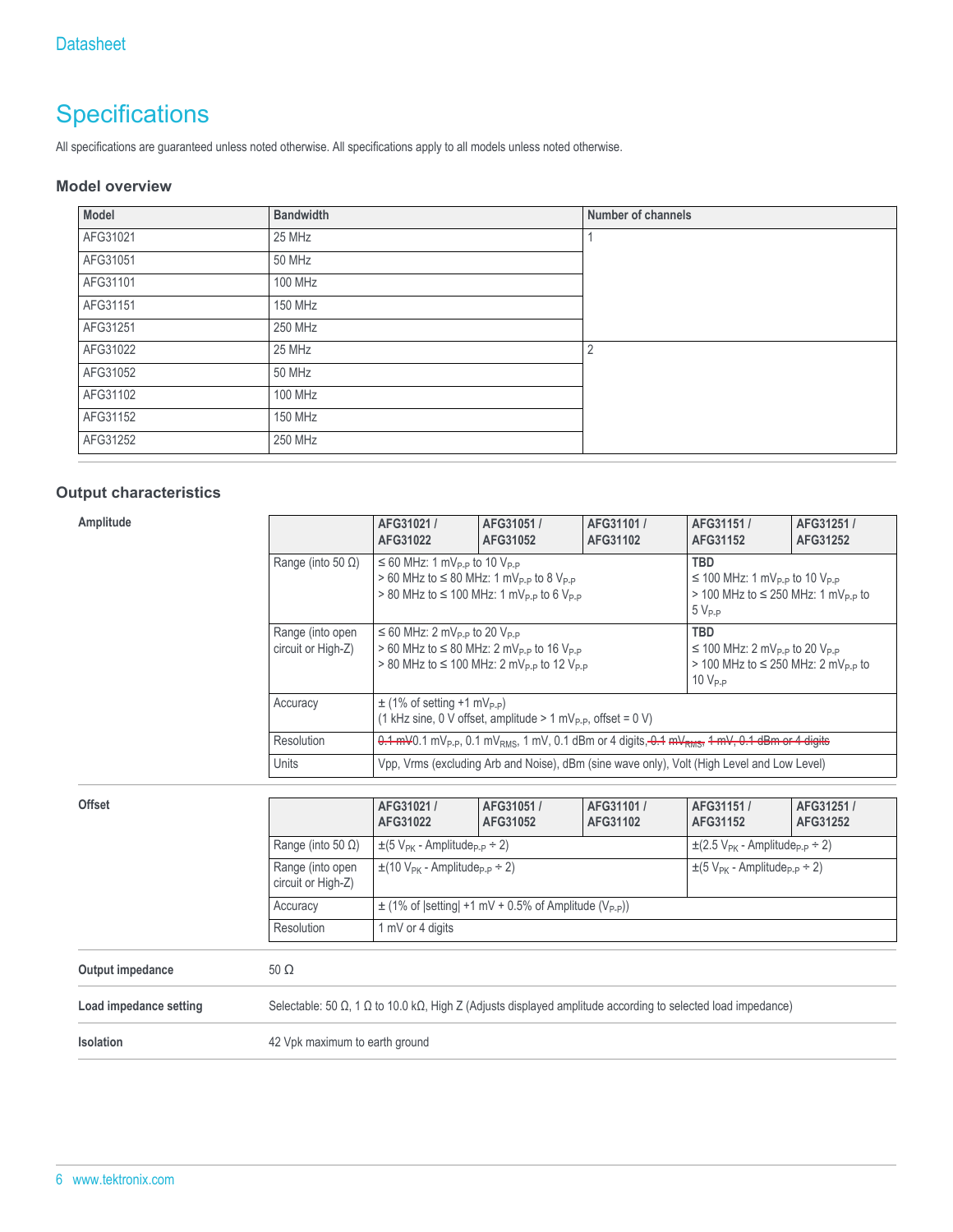#### **Output characteristics**

**Short-circuit protection** Signal outputs are robust against permanent shorts against floating ground

**Overcurrent protection Dutput channels are protected with relays by disconnection from device under test. Connection can be resumed by user after** removing the incoming current

#### **General characteristics - Basic mode**

| Basic ( <del>DDS</del> )   |                                                                                                                          |
|----------------------------|--------------------------------------------------------------------------------------------------------------------------|
| <b>Run modes</b>           | Continuous, Modulation, Sweep and Burst                                                                                  |
| <b>Standard waveforms</b>  | Sine, Square, Pulse, Ramp, More (Noise, DC, Sin(x)/x, Gaussian, Lorentz, Exponential Rise, Exponential Decay, Haversine) |
| <b>Arbitrary waveforms</b> | Sampling clock: 250 MSa/s, 1 GSa/s or 2 GSa/s (model and waveform length apply)                                          |
|                            | Vertical resolution: 14 bits                                                                                             |
|                            | Waveform length: 2 to 131,072 points                                                                                     |

#### **Sine**

#### **Frequency range**

|               | AFG31021/<br>AFG31022 | AFG31051/<br>AFG31052 | AFG31101/<br>AFG31102 | AFG31151/<br>AFG31152 | AFG31251/<br>AFG31252 |
|---------------|-----------------------|-----------------------|-----------------------|-----------------------|-----------------------|
| <b>Normal</b> | 1 uHz to 25 MHz       | 1 uHz to 50 MHz       | 1 uHz to 100 MHz      | 1 uHz to 150 MHz      | 1 uHz to 250 MHz      |
| Burst mode    | 1 uHz to 12.5 MHz     | uHz to 25 MHz         | 1 uHz to 50 MHz       | 1 µHz to 75 MHz       | 1 $\mu$ Hz to 125 MHz |

#### **Effective maximum frequency out**

|                                             | AFG31021/<br>AFG31022 | AFG31051/<br>AFG31052 | AFG31101/<br>AFG31102 | AFG31151/<br>AFG31152 | AFG31251/<br>AFG31252 |
|---------------------------------------------|-----------------------|-----------------------|-----------------------|-----------------------|-----------------------|
| < 5 MHz                                     | $\pm 0.15$ dB         | $\pm 0.15$ dB         | $\pm 0.15$ dB         | <b>TBD</b>            | <b>TBD</b>            |
| $\geq$ 5 MHz to 25 MHz $\vert$ $\pm$ 0.3 dB |                       | $\pm 0.3$ dB          | $\pm 0.3$ dB          | <b>TBD</b>            | <b>TBD</b>            |
| $> 25$ MHz to<br>50 MHz                     | -----                 | $\pm$ 0.5 dB          | $\pm$ 0.5 dB          | <b>TBD</b>            | <b>TBD</b>            |

#### Amplitude flatness (1 V<sub>P-P</sub>, **relative to 1 kHz), typical**

|            |                |            | AFG31021 / AFG31022   AFG31051 / AFG31052   AFG31101 / AFG31102   AFG31151 / AFG31152   AFG31251 / AFG31252 |     |
|------------|----------------|------------|-------------------------------------------------------------------------------------------------------------|-----|
| <b>TBD</b> | <del>TBD</del> | <b>TBD</b> | <b>TBD</b>                                                                                                  | TBD |

| Harmonic distortion (1 V <sub>p.p</sub> ), |  |  |  |  |  |
|--------------------------------------------|--|--|--|--|--|
| typical $\bigcirc$                         |  |  |  |  |  |

|                         | AFG31021 / AFG31022 | AFG31051 / AFG31052 | AFG31101 / AFG31102 |
|-------------------------|---------------------|---------------------|---------------------|
| 10 Hz to $<$ 20 kHz     | $<$ -70 dB          | $<$ -70 dB          | $<$ -70 dB          |
| $\geq$ 20 kHz to <1 MHz | $< -60$ dB          | $< -60$ dB          | $< -60$ dB          |
| $\geq$ 1 MHz to <5 MHz  | $< -50$ dB          | $< -50$ dB          | $< -50$ dB          |
| $≥5$ MHz to $≤25$ MHz   | $< -37$ dB          | -----               | -----               |
| $≥5$ MHz to ≤50 MHz     | -----               | $< -37$ dB          | -----               |
| $≥5$ MHz to ≤100 MHz    | -----               | -----               | $< -37$ dB          |

|                                 | AFG31151 / AFG31152 | AFG31251 / AFG31252 |
|---------------------------------|---------------------|---------------------|
| 10 Hz to $<$ 1 MHz              | $< -60$ dB          | $< -60$ dB          |
| $\geq$ 1 MHz to < 5 MHz         | $< -50$ dB          | $< -60$ dB          |
| $\geq$ 5 MHz to $\leq$ 25 MHz   | $< -37$ dB          | $<$ -37 dB          |
| $\geq$ 25 MHz to $\leq$ 150 MHz | $< -30$ dB          | -----               |
| $\geq$ 25 MHz to $\leq$ 250 MHz | -----               | $< -30$ dB          |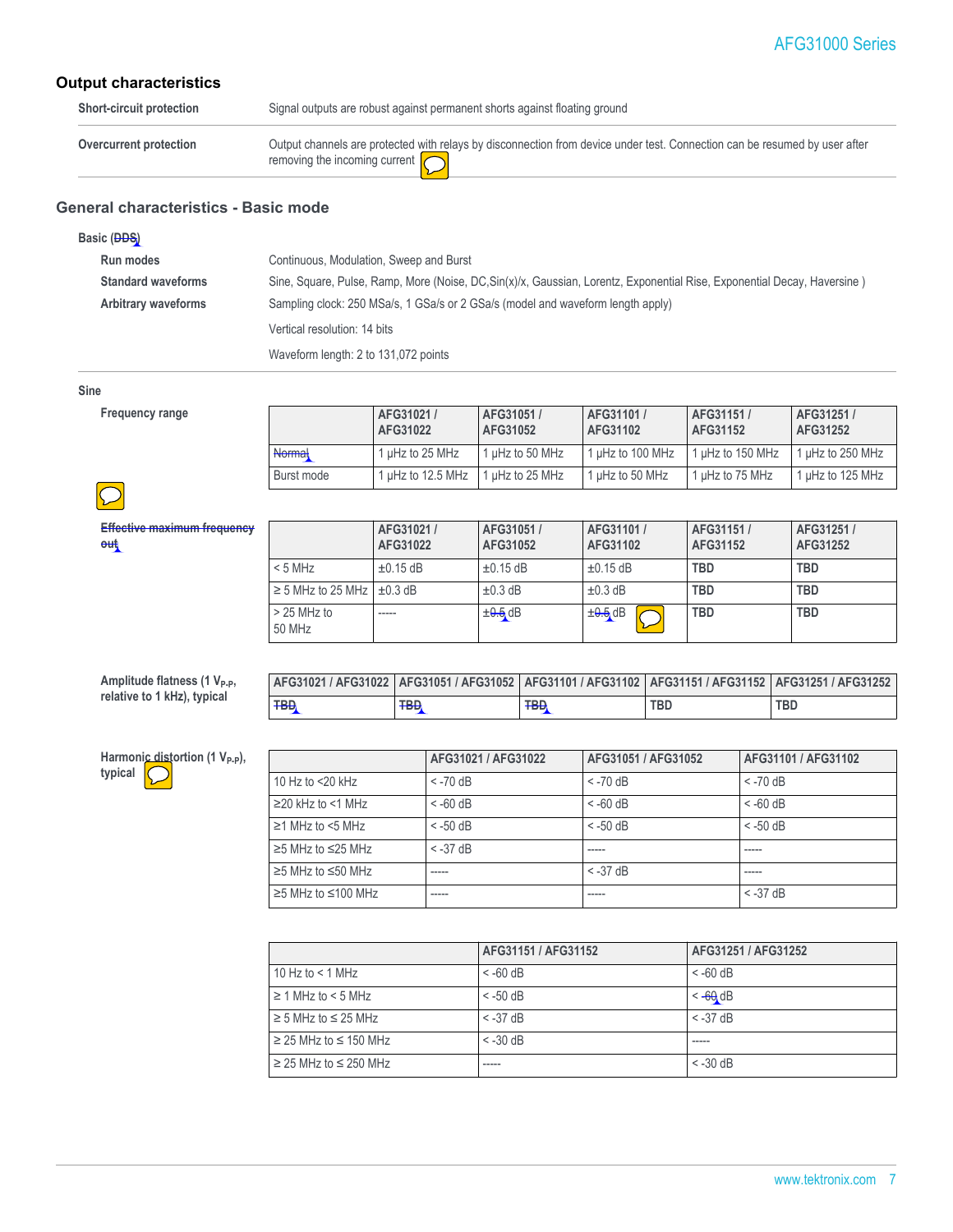### **General characteristics - Basic mode**

**Spurious noise (1 V<sub>P-P</sub>), typical** 

```
THD, typical \bigcirc \leq 0.1\%, 10 Hz to 20 kHz, 1 V<sub>P-P</sub>
```

|                                | AFG31021 / AFG31022 | AFG31051 / AFG31052          | AFG31101 / AFG31102          |
|--------------------------------|---------------------|------------------------------|------------------------------|
| $\geq$ 10 Hz to < 1 MHz        | $< -60$ dB          | $<$ -60 dB                   | $<$ -60 dB                   |
| $\geq 1$ MHz to < 25 MHz       | $< -50$ dB          | $<$ -50 dB                   | $< -50$ dB                   |
| $\geq$ 25 MHz to $\leq$ 50 MHz | -----               | $\le$ -50 dBc + 6 dBc/octave | -----                        |
| $\geq$ 25 MHz to ≤ 100 MHz     | -----               |                              | $\le$ -50 dBc + 6 dBc/octave |

|                                 | AFG31151 / AFG31152        | AFG31251 / AFG31252          |
|---------------------------------|----------------------------|------------------------------|
| 10 Hz to $<$ 1 MHz              | $< -60$ dB                 | $<$ -60 dB                   |
| $\geq$ 1 MHz to < 25 MHz        | $< -47$ dB                 | $< -47$ dB                   |
| $\geq$ 25 MHz to $\leq$ 150 MHz | $<$ -47 dBc + 6 dBc/octave | -----                        |
| $\geq$ 25 MHz to $\leq$ 250 MHz | -----                      | $\le$ -47 dBc + 6 dBc/octave |

|  | Phase noise, typical |
|--|----------------------|
|  |                      |

**Phase noise, typical** < -110 dBc/Hz at 20 MHz, 10 kHz offset, 1 V<sub>P-P</sub>

 $F$ Frequency range

| Residual clock noise |  |
|----------------------|--|

| Residual clock noise |  |           |           | ∣ AFG31021 / AFG31022 ∣ AFG31051 / AFG31052 ∣ AFG31101 / AFG31102 ∣ AFG31151 / AFG31152 ∣ AFG31251 / AFG31252 |           |
|----------------------|--|-----------|-----------|---------------------------------------------------------------------------------------------------------------|-----------|
|                      |  | $-63$ dBm | $-63$ dBm | $-57$ dBm                                                                                                     | $-57$ dBm |

#### **Square**

|                 | AFG31021 / AFG31022   AFG31051 / AFG31052   AFG31101 / AFG31102   AFG31151 / AFG31152   AFG31251 / AFG31252 |                 |                  |                  |
|-----------------|-------------------------------------------------------------------------------------------------------------|-----------------|------------------|------------------|
| 1 uHz to 20 MHz | 1 µHz to 40 MHz                                                                                             | 1 uHz to 80 MHz | 1 uHz to 120 MHz | 1 uHz to 160 MHz |

| Rise/fall time, typical |                        | AFG31021/<br>AFG31022 | AFG31051/<br>AFG31052 | AFG31101/<br>AFG31102 | AFG31151/<br>AFG31152 | AFG31251/<br>AFG31252 |
|-------------------------|------------------------|-----------------------|-----------------------|-----------------------|-----------------------|-----------------------|
|                         | Amplitude < 5 Vpp      | $\leq 7.0$ ns         | $\leq 5.0$ ns         | $\leq$ 3.5 ns         | $\leq 3.0$ ns         | $\leq$ 2.0 ns         |
|                         | Amplitude $\geq 5$ Vpp | $\leq 8.0$ ns         | $≤6.0$ ns             | $\leq 4.2$ ns         | n/a                   | n/a                   |
| Overshoot, typical      | $< 5\%$                |                       |                       |                       |                       |                       |
| Jitter (RMS)            | 2.5 <sub>ps</sub>      |                       |                       |                       |                       |                       |

#### **Ramp**

| <b>Frequency range</b> | AFG31021 / AFG31022        | AFG31051 / AFG31052        | AFG31101 / AFG31102         | AFG31151 / AFG31152        | AFG31251 / AFG31252        |
|------------------------|----------------------------|----------------------------|-----------------------------|----------------------------|----------------------------|
|                        | 1 µHz to 500 kHz           | 1 µHz to 800 kHz           | 1 µHz to 1 MHz              | 1 µHz to 1.5 MHz           | 1 µHz to 2.5 MHz           |
|                        |                            |                            |                             |                            |                            |
| Linearity, typical     | AFG31021 / AFG31022        | AFG31051 / AFG31052        | AFG31101 / AFG31102         | AFG31151 / AFG31152        | AFG31251 / AFG31252        |
|                        | $\leq$ 0.1% of peak output | $\leq$ 0.1% of peak output | $\leq$ 0.15% of peak output | $\leq$ 0.2% of peak output | $\leq$ 0.2% of peak output |
| <b>Symmetry</b>        | 0% to 100%                 |                            |                             |                            |                            |
| Pulse                  |                            |                            |                             |                            |                            |
| <b>Frequency range</b> | AFG31021 / AFG31022        | AFG31051 / AFG31052        | AFG31101 / AFG31102         | AFG31151 / AFG31152        | AFG31251 / AFG31252        |
|                        | 1 µHz to 20 MHz            | 1 µHz to 40 MHz            | 1 µHz to 80 MHz             | 1 µHz to 120 MHz           | 1 µHz to 160 MHz           |
|                        |                            |                            |                             |                            |                            |
|                        |                            |                            |                             |                            |                            |
| <b>Pulse width</b>     | AFG31021 / AFG31022        | AFG31051 / AFG31052        | AFG31101 / AFG31102         | AFG31151 / AFG31152        | AFG31251 / AFG31252        |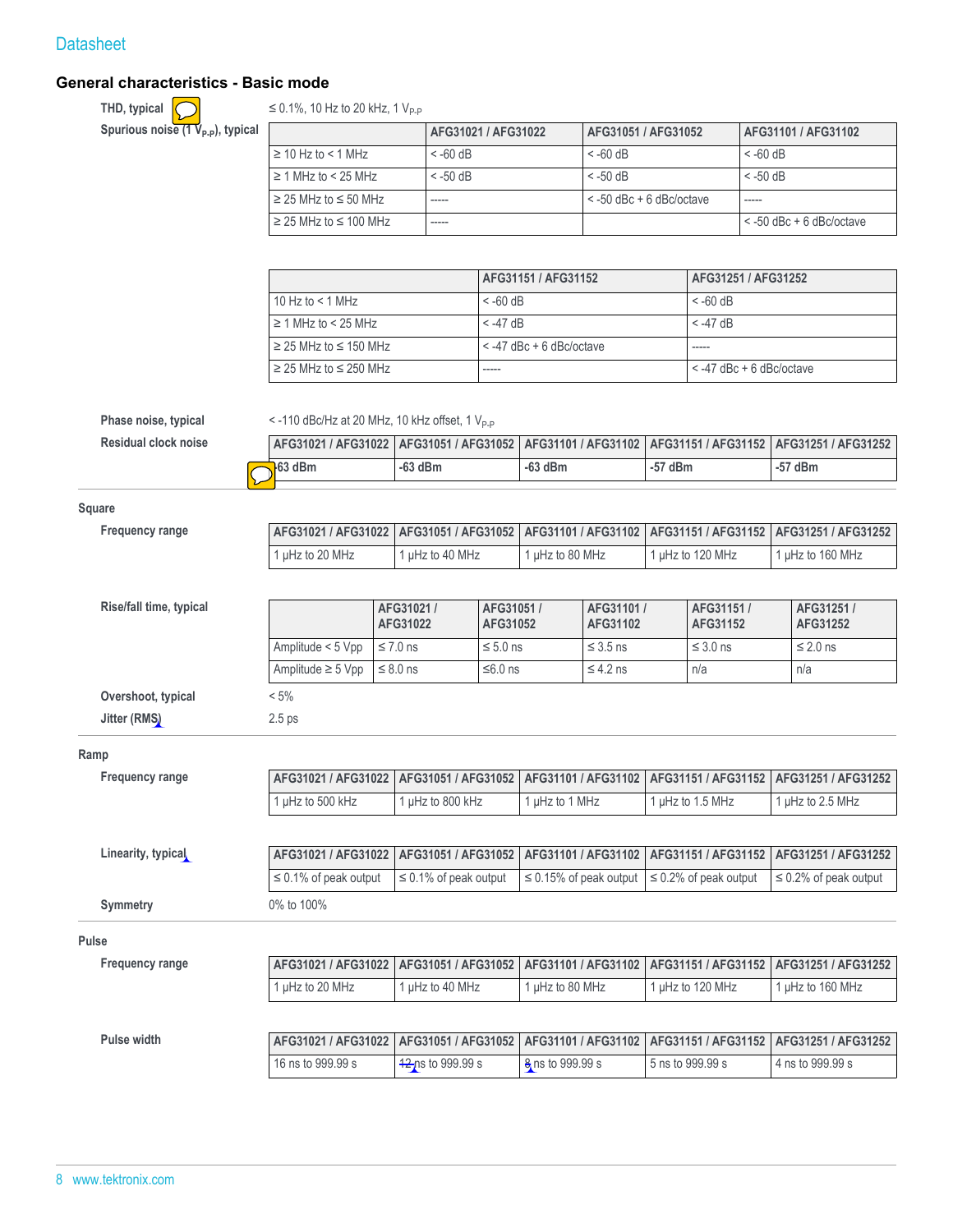#### **General characteristics - Basic mode**

| <b>Pulse Resolution</b>                        | 10 ps or 5 digits               |                                                      |                                 |                       |                                                           |                        |                 |                                                                                  |                   |                        |
|------------------------------------------------|---------------------------------|------------------------------------------------------|---------------------------------|-----------------------|-----------------------------------------------------------|------------------------|-----------------|----------------------------------------------------------------------------------|-------------------|------------------------|
| <b>Pulse Duty</b>                              |                                 | 0.001% to 99.999% (limitations of pulse width apply) |                                 |                       |                                                           |                        |                 |                                                                                  |                   |                        |
| <b>Edge transition time</b>                    | AFG31021 / AFG31022             |                                                      | AFG31051 / AFG31052             |                       | AFG31101 / AFG31102                                       |                        |                 | AFG31151 / AFG31152                                                              |                   | AFG31251 / AFG31252    |
|                                                | 8 ns to 0.625 * Pulse<br>Period |                                                      | 6 ns to 0.625 * Pulse<br>Period |                       | 4 ns to 0.625 * Pulse<br>Period                           |                        | Period          | 3 ns to 0.625 * Pulse                                                            | Period            | 2 ns to 0.625 * Pulse  |
| Edge transition resolution                     | 10 ps or 4 digits               |                                                      |                                 |                       |                                                           |                        |                 |                                                                                  |                   |                        |
| Lead delay range                               | Mode                            |                                                      | <b>Characteristic</b>           |                       |                                                           |                        |                 |                                                                                  |                   |                        |
|                                                | Continuous                      |                                                      | 0 ps to Period                  |                       |                                                           |                        |                 |                                                                                  |                   |                        |
|                                                | <b>Burst</b>                    |                                                      |                                 |                       |                                                           |                        |                 | 0 ps to Period - [ Pulse Width + 0.8 * (Leading Edge Time + Trailing Edge Time)] |                   |                        |
| Lead delay resolution                          | 10 ps or 8 digits               |                                                      |                                 |                       |                                                           |                        |                 |                                                                                  |                   |                        |
| Overshoot, typical                             | $< 5\%$                         |                                                      |                                 |                       |                                                           |                        |                 |                                                                                  |                   |                        |
| Jitter (RMS)                                   | 2.5 <sub>ps</sub>               |                                                      |                                 |                       |                                                           |                        |                 |                                                                                  |                   |                        |
| DC                                             |                                 |                                                      |                                 |                       |                                                           |                        |                 |                                                                                  |                   |                        |
| Range (into 50 $\Omega$ )                      | AFG31021 / AFG31022             |                                                      | AFG31051 / AFG31052             |                       | AFG31101 / AFG31102                                       |                        |                 | AFG31151 / AFG31152                                                              |                   | AFG31251 / AFG31252    |
|                                                | $-5$ V to $5$ V                 |                                                      | $-5$ V to $5$ V                 |                       | $-5$ V to $5$ V                                           |                        | -2.5 V to 2.5 V |                                                                                  | $-2.5$ V to 2.5 V |                        |
| Resolution (into 50 $\Omega$ )                 | 1 mV or 4 digits                |                                                      |                                 |                       |                                                           |                        |                 |                                                                                  |                   |                        |
| Accuracy                                       | $\pm$ (1% of  setting   +1mV)   |                                                      |                                 |                       |                                                           |                        |                 |                                                                                  |                   |                        |
| <b>Noise</b>                                   |                                 |                                                      |                                 |                       |                                                           |                        |                 |                                                                                  |                   |                        |
| Bandwidth (-3 dB)                              | AFG31021 / AFG31022             |                                                      | AFG31051 / AFG31052             |                       | AFG31101 / AFG31102                                       |                        |                 | AFG31151 / AFG31152                                                              |                   | AFG31251 / AFG31252    |
|                                                | <b>150 MHz</b>                  |                                                      | <b>150 MHz</b>                  |                       | <b>150 MHz</b>                                            |                        | 360 MHz         |                                                                                  | 480 MHz           |                        |
| Noise type                                     | White Gaussian                  |                                                      |                                 |                       |                                                           |                        |                 |                                                                                  |                   |                        |
| <b>Crest factor</b>                            | 3.1, 4.8, 6.0, or 7.0           |                                                      |                                 |                       |                                                           |                        |                 |                                                                                  |                   |                        |
| Internal noise                                 |                                 |                                                      | Characteristic                  |                       |                                                           |                        |                 |                                                                                  |                   |                        |
|                                                | Add                             |                                                      |                                 |                       | When activated, output signal amplitude is reduced to 50% |                        |                 |                                                                                  |                   |                        |
|                                                | Level                           |                                                      |                                 |                       | 0.0% to 50% of amplitude ( $V_{\text{P-P}}$ ) setting     |                        |                 |                                                                                  |                   |                        |
|                                                | Resolution                      |                                                      | $1\%$                           |                       |                                                           |                        |                 |                                                                                  |                   |                        |
| Other waveforms                                | Frequency range                 |                                                      |                                 |                       |                                                           |                        |                 |                                                                                  |                   |                        |
|                                                | AFG31021 / AFG31022             |                                                      | AFG31051 / AFG31052             |                       | AFG31101 / AFG31102                                       |                        |                 | AFG31151 / AFG31152                                                              |                   | AFG31251 / AFG31252    |
|                                                | 1 µHz to 500 kHz                |                                                      | 1 µHz to 800 kHz                |                       | 1 µHz to 1 MHz                                            |                        |                 | 1 µHz to 1.5 MHz                                                                 |                   | 1 µHz to 2.5 MHz       |
| Arbitrary waveforms                            |                                 |                                                      |                                 |                       |                                                           |                        |                 |                                                                                  |                   |                        |
| <b>Frequency range</b>                         |                                 | AFG31021 /<br>AFG31022                               |                                 | AFG31051/<br>AFG31052 |                                                           | AFG31101 /<br>AFG31102 |                 | AFG31151 /<br>AFG31152                                                           |                   | AFG31251 /<br>AFG31252 |
|                                                | Normal                          | 1 mHz to 12.5 MHz                                    |                                 |                       | 1 mHz to 25 MHz                                           | 1 mHz to 50 MHz        |                 | 1 mHz to 75 MHz                                                                  |                   | 1 mHz to 125 MHz       |
|                                                | Burst mode                      |                                                      | 1 mHz to 6.25 MHz               |                       | 1 mHz to 12.5 MHz                                         | 1 mHz to 25 MHz        |                 | 1 mHz to 37.5 MHz                                                                |                   | 1 mHz to 62.5 MHz      |
|                                                |                                 |                                                      |                                 |                       |                                                           |                        |                 |                                                                                  |                   |                        |
| <b>Effective analog bandwidth</b><br>$(-3 dB)$ | AFG31021 / AFG31022             |                                                      | AFG31051 / AFG31052             |                       | AFG31101 / AFG31102                                       |                        |                 | AFG31151 / AFG31152                                                              |                   | AFG31251 / AFG31252    |
|                                                | <b>150 MHz</b>                  |                                                      | <b>150 MHz</b>                  |                       | <b>150 MHz</b>                                            |                        | ???             |                                                                                  | ???               |                        |
| Waveform length                                | 2 to 131,072                    |                                                      |                                 |                       |                                                           |                        |                 |                                                                                  |                   |                        |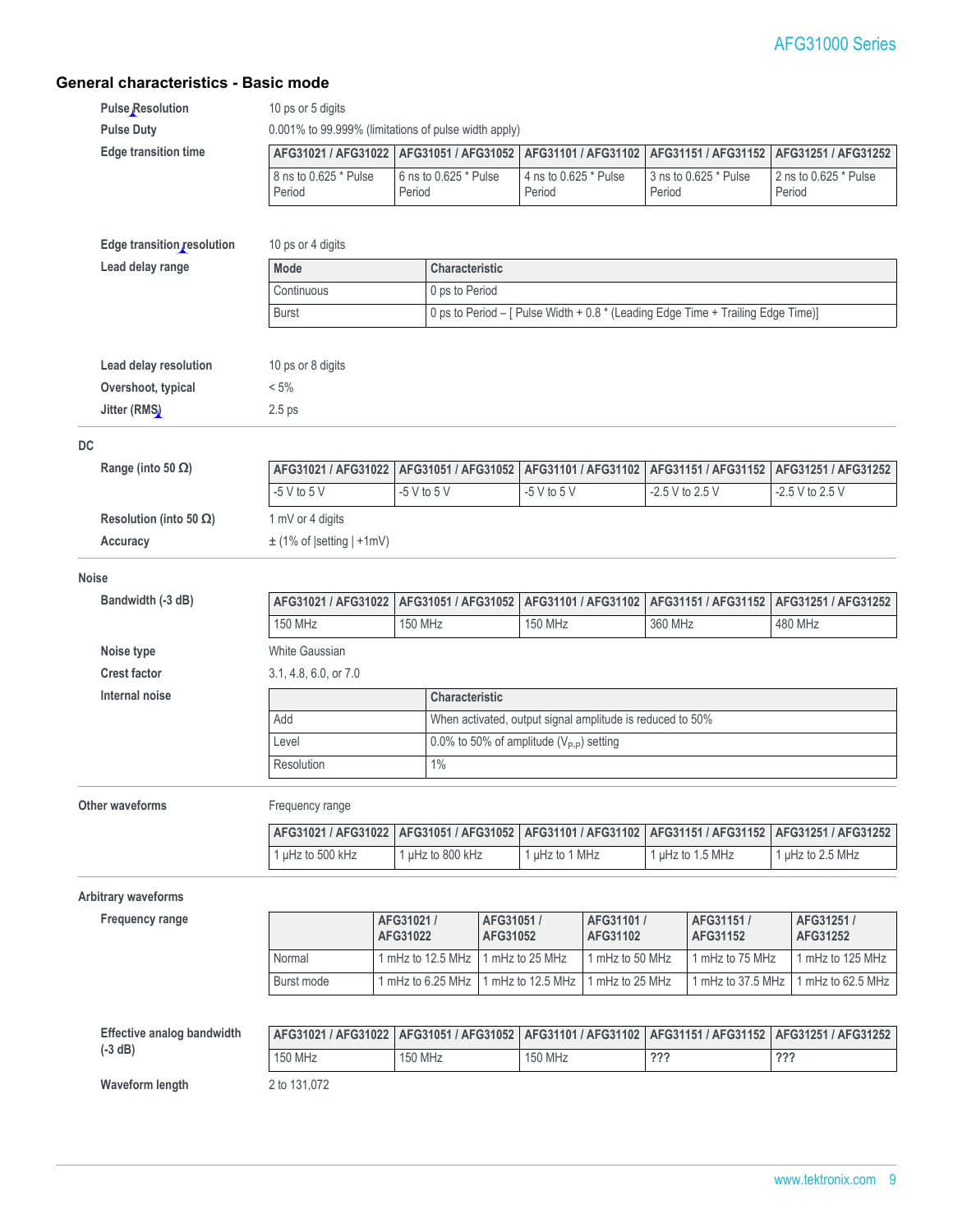#### **General characteristics - Basic mode**

| neral characteristics - Basic mode |                                  |                               |                                                                                    |                       |                   |                        |     |                                                                        |                        |  |
|------------------------------------|----------------------------------|-------------------------------|------------------------------------------------------------------------------------|-----------------------|-------------------|------------------------|-----|------------------------------------------------------------------------|------------------------|--|
| Sample rate                        |                                  | AFG31021 /<br>AFG31022        |                                                                                    | AFG31051/<br>AFG31052 |                   | AFG31101 /<br>AFG31102 |     | AFG31151 /<br>AFG31152                                                 | AFG31251 /<br>AFG31252 |  |
|                                    | Waveform length $\leq$<br>16,384 | 250 MSa/s                     |                                                                                    | 1 GSa/s               |                   | 1 GSa/s                |     | 2 GSa/s                                                                | 2 GSa/s                |  |
|                                    | Waveform length ><br>16,384      | 250 MSa/s                     |                                                                                    | 250 MSa/s             |                   | 250 MSa/s              |     | 250 MSa/s                                                              | $250$ MSa/s            |  |
| <b>Vertical resolution</b>         | 14 bit                           |                               |                                                                                    |                       |                   |                        |     |                                                                        |                        |  |
| Rise/fall time, typical            |                                  | AFG31021 /<br>AFG31022        |                                                                                    | AFG31051/<br>AFG31052 |                   | AFG31101 /<br>AFG31102 |     | AFG31151 /<br>AFG31152                                                 | AFG31251/<br>AFG31252  |  |
|                                    | Amplitude $\geq$ 5Vpp            | $\leq 4.2$ ns                 | $\sum$                                                                             | $\leq 4.2$ ns         |                   | $\leq 4.2$ ns          |     | $\leq 3$ ns                                                            | $\leq$ 2 ns            |  |
|                                    | Amplitude < 5Vpp                 | $\leq$ 3.5 ns                 |                                                                                    | $\leq$ 3.5 ns         |                   | $\leq$ 3.5 ns          |     | $\leq$ 3 ns                                                            | $\leq$ 2 ns            |  |
|                                    |                                  |                               |                                                                                    |                       |                   |                        |     |                                                                        |                        |  |
| Jitter (RMS)                       | AFG31021 / AFG31022              |                               | AFG31051 / AFG31052                                                                |                       |                   | AFG31101 / AFG31102    |     | AFG31151 / AFG31152                                                    | AFG31251 / AFG31252    |  |
|                                    | $2.5$ ps                         | 2.5 <sub>ps</sub>             |                                                                                    |                       | 2.5 <sub>ps</sub> |                        | ??? |                                                                        | ???                    |  |
| <b>Modulation</b>                  |                                  |                               |                                                                                    |                       |                   |                        |     |                                                                        |                        |  |
| AM, FM, PM                         | Specification                    |                               | <b>Characteristic</b>                                                              |                       |                   |                        |     |                                                                        |                        |  |
|                                    | Carrier                          |                               |                                                                                    |                       |                   |                        |     |                                                                        |                        |  |
|                                    | Source                           |                               | All except pulse, noise, DC and PRBS<br>Internal or external                       |                       |                   |                        |     |                                                                        |                        |  |
|                                    | Internal modulating waveform     |                               | Sine, Square, Ramp, Noise, ARB (maximum waveform length: AM 131,072 pts; FM/PM/PWM |                       |                   |                        |     |                                                                        |                        |  |
|                                    |                                  |                               | 2,048 pts)                                                                         |                       |                   |                        |     |                                                                        |                        |  |
|                                    |                                  | Internal modulating frequency |                                                                                    |                       |                   |                        |     |                                                                        |                        |  |
| AM modulation depth                | 0.0 % to 120 %                   |                               |                                                                                    |                       |                   |                        |     |                                                                        |                        |  |
| AM modulation resolution           | 0.1%                             |                               |                                                                                    |                       |                   |                        |     |                                                                        |                        |  |
| Minimum FM peak deviation          | DC                               |                               |                                                                                    |                       |                   |                        |     |                                                                        |                        |  |
| Maximum FM peak deviation          |                                  | AFG31021 /<br>AFG31022        |                                                                                    | AFG31051/<br>AFG31052 |                   | AFG31101 /<br>AFG31102 |     | AFG31151 /<br>AFG31152                                                 | AFG31251/<br>AFG31252  |  |
|                                    | Sine                             | 12.5 MHz                      |                                                                                    | 25 MHz                |                   | <b>50 MHz</b>          |     | 75 MHz                                                                 | <b>125 MHz</b>         |  |
|                                    | Square, Arb                      | 10 MHz                        |                                                                                    | 20 MHz                |                   | 40 MHz                 |     | 60 MHz                                                                 | 80 MHz                 |  |
|                                    | <b>Others</b>                    | 250 kHz                       |                                                                                    | 400 kHz               |                   | 500 kHz                |     | 750 kHz                                                                | 1.25 MHz               |  |
| PM phase deviation range           | 0° to 180°                       |                               |                                                                                    |                       |                   |                        |     |                                                                        |                        |  |
| PM phase resolution                | $0.1^{\circ}$                    |                               |                                                                                    |                       |                   |                        |     |                                                                        |                        |  |
| ASK, FSK, PSK                      | Specification                    |                               | Characteristic                                                                     |                       |                   |                        |     |                                                                        |                        |  |
|                                    | Carrier                          |                               | All except pulse, noise, DC and PRBS                                               |                       |                   |                        |     |                                                                        |                        |  |
|                                    | Source                           |                               | Internal or external                                                               |                       |                   |                        |     |                                                                        |                        |  |
|                                    | Number of keys                   |                               | 2                                                                                  |                       |                   |                        |     |                                                                        |                        |  |
|                                    | Internal key rate                |                               | 1 mHz to 1 MHz                                                                     |                       |                   |                        |     |                                                                        |                        |  |
|                                    |                                  |                               |                                                                                    |                       |                   |                        |     |                                                                        |                        |  |
| <b>PMW</b>                         | Specification                    |                               | Characteristic                                                                     |                       |                   |                        |     |                                                                        |                        |  |
|                                    | Carrier                          |                               | Pulse                                                                              |                       |                   |                        |     |                                                                        |                        |  |
|                                    | Source                           |                               | Internal or external                                                               |                       |                   |                        |     |                                                                        |                        |  |
|                                    | Internal modulating waveform     |                               |                                                                                    |                       |                   |                        |     | Sine, Square, Ramp, Noise, ARB (maximum waveform length: 2,048 pts???) |                        |  |
|                                    | Internal modulating frequency    |                               | 1 mHz to 1 MHz                                                                     |                       |                   |                        |     |                                                                        |                        |  |
|                                    | Deviation range                  |                               | 0% to 50.0% of pulse period                                                        |                       |                   |                        |     |                                                                        |                        |  |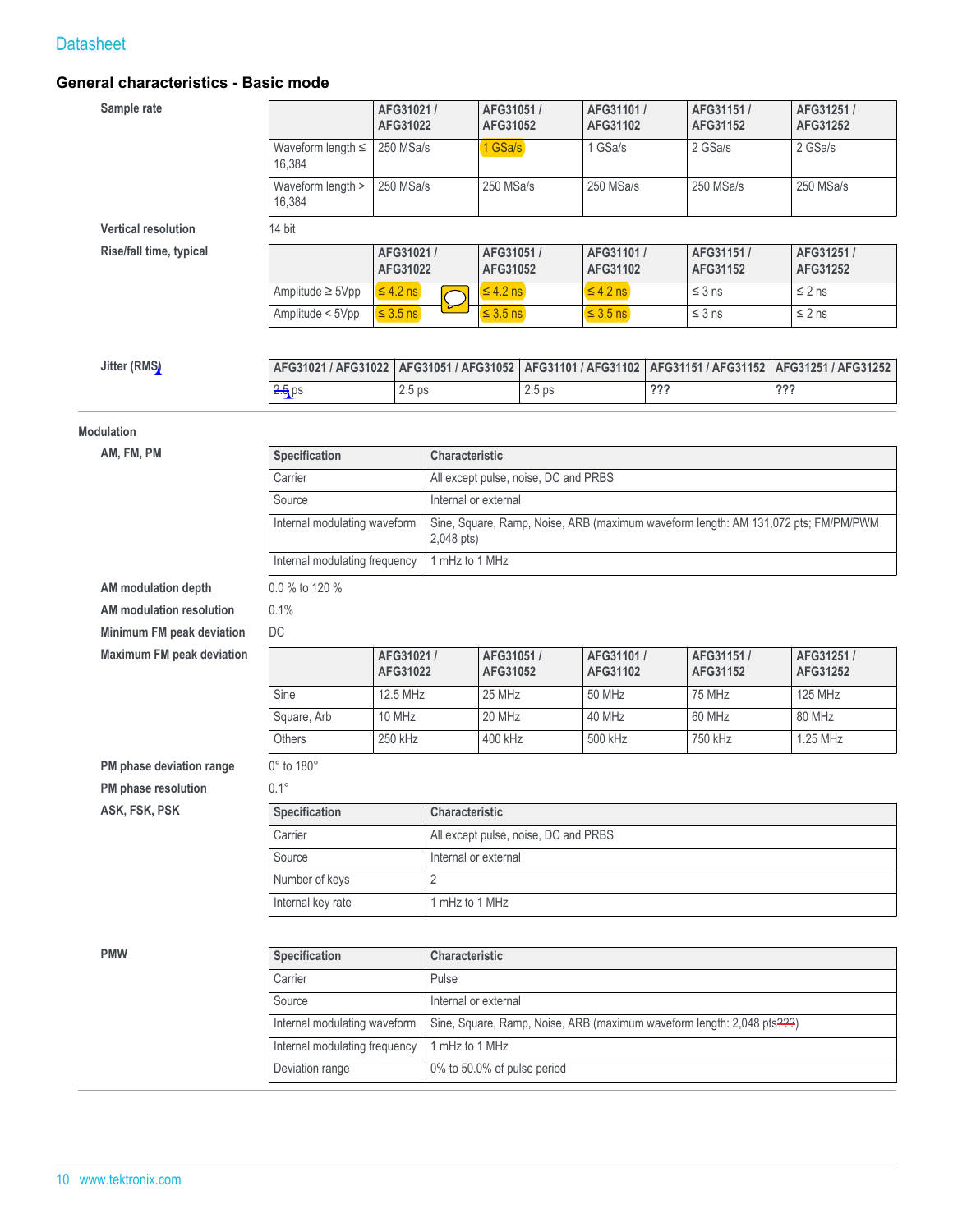#### **General characteristics - Basic mode**

| Sweep                        |                                       |                       |
|------------------------------|---------------------------------------|-----------------------|
| <b>Type</b>                  | Linear, Logarithmic                   |                       |
| Waveforms                    | All, except Pulse, Noise, DC and PRBS |                       |
| Sweep time                   | 1 ms to $500 s$                       |                       |
| Hold/return time             | $0 s$ to 500 s                        |                       |
| Maximum total sweep time     | 500 s                                 |                       |
|                              | Accuracy, typical: $\leq 0.4\%$       |                       |
| Minimum start/stop frequency | All except ARB: 1 µHz                 |                       |
|                              | ARB:1mHz                              |                       |
| Maximum start/stop frequency |                                       | AFG31021/<br>AFG31022 |
|                              | Sine                                  | 25 MH <sub>z</sub>    |

|             | AFG31021/<br>AFG31022 | AFG31051/<br>AFG31052 | AFG31101 /<br>AFG31102 | AFG31151 /<br>AFG31152 | AFG31251/<br>AFG31252 |
|-------------|-----------------------|-----------------------|------------------------|------------------------|-----------------------|
| Sine        | 25 MHz                | 50 MHz                | 75 MHz                 | 125 MHz                | 250 MHz               |
| Square, Arb | 20 MHz                | 40 MHz                | 80 MHz                 | 120 MHz                | 160 MHz               |
| Others      | 500 kHz               | 800 kHz               | 1 MHz                  | 1 MHz                  | $2.5$ MHz             |

#### **Burst**

| <b>Waveform</b>          | All except Noise, DC and PRBS        |
|--------------------------|--------------------------------------|
| Type                     | Triggered, gated                     |
| <b>Burst count</b>       | 1 to 1,000,000 cycles or Infinite    |
| Intenal trigger rate     | 1 $\mu$ s to 500.0 s                 |
| Gate and trigger sources | Internal, external, remote interface |
|                          |                                      |

#### **InstaView™**

| Waveforms                                           | All except noise and PRBS |
|-----------------------------------------------------|---------------------------|
| Run mode                                            | Continuous in Basic mode  |
| Maximum measurement range<br>(DC + peak AC voltage) | $-10$ V to 10 V           |
| DC level measurement                                | <b>Specification</b>      |

| Specification                         | <b>Characteristic</b>              |
|---------------------------------------|------------------------------------|
| Accuracy (into 50 $\Omega$ ), typical | $\pm$ (2 % of  setting  + 20 mVpp) |
| Resolution                            | 1 mV or 4 digits                   |

| Amplitude measurement | <b>Specification</b>                                    | <b>Characteristic</b>          |
|-----------------------|---------------------------------------------------------|--------------------------------|
|                       | Accuracy (sine, 1 Vp-p, into<br>50 $\Omega$ ), typical) | $\pm$ (2 % of setting + 20 mV) |
|                       | Resolution                                              | 1 mV or 4 digits               |
|                       |                                                         |                                |

#### **Bandwidth (-3 dB)**

|         | AFG31021 / AFG31022   AFG31051 / AFG31052   AFG31101 / AFG31102   AFG31151 / AFG31152   AFG31251 / AFG31252 |     |     |
|---------|-------------------------------------------------------------------------------------------------------------|-----|-----|
| 500 MHz |                                                                                                             | TBL | TBD |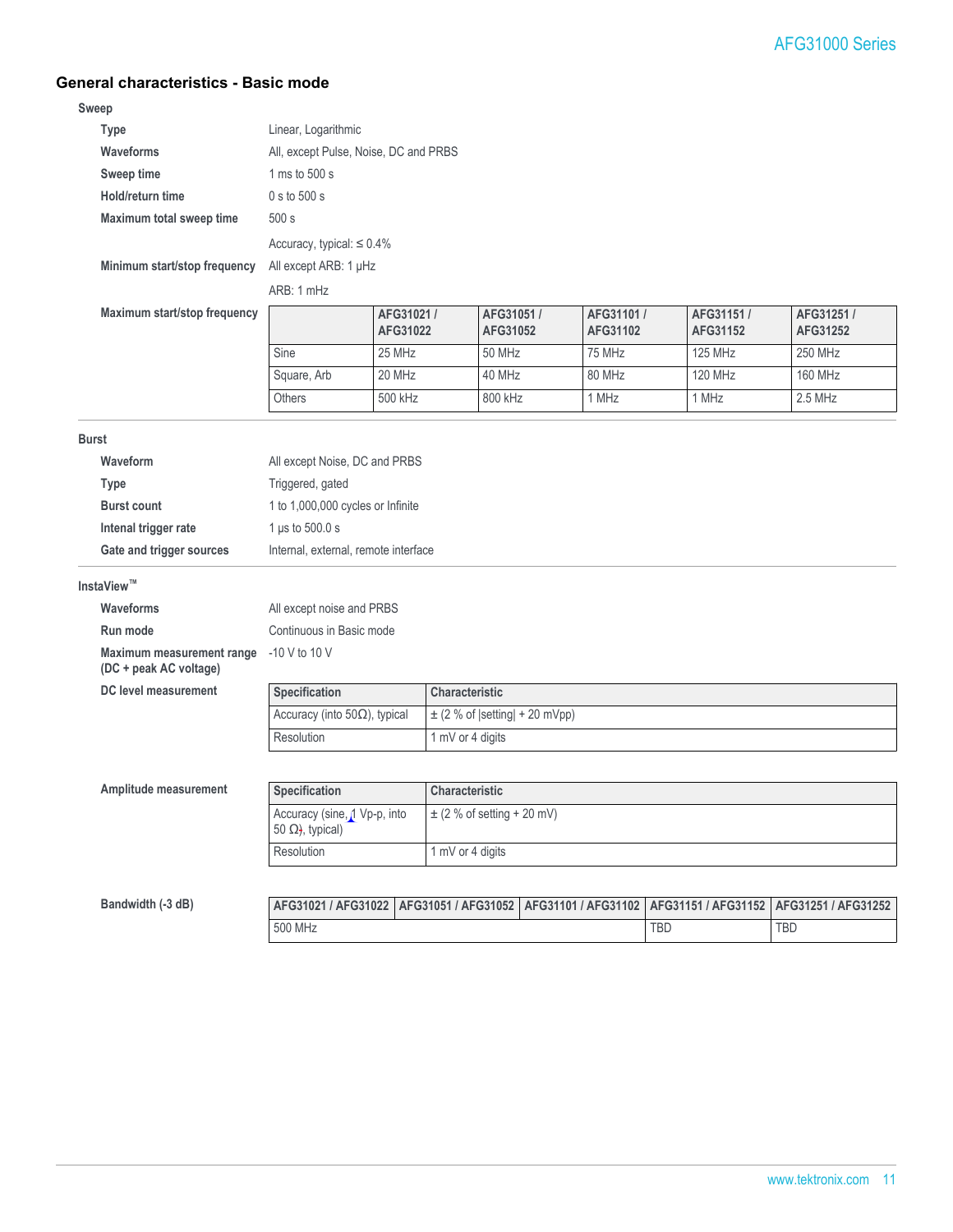## **General characteristics - Basic mode**

| Flatness, typical |                            |  | AFG31021 / AFG31022   AFG31051 / AFG31052   AFG31101 / AFG31102   AFG31151 / AFG31152   AFG31251 / AFG31252 |     |
|-------------------|----------------------------|--|-------------------------------------------------------------------------------------------------------------|-----|
|                   | $0$ to 100 MHz: $\pm$ 1 dB |  | <b>TBL</b>                                                                                                  | TBL |

| Cable propagation delay<br>measurement | <b>Specification</b> | Characteristic                                   |
|----------------------------------------|----------------------|--------------------------------------------------|
|                                        | Range                | 0 to 20 ns (approximately 4 m/13 feet in length) |
|                                        | <b>Accuracy</b>      | $\pm$ 300 ps                                     |

#### **General characteristics - Advanced mode**

| Waveform memory size        |                                                                                                           | 16 Mpts (128 Mpts optional) each channel |                         |                     |                        |             |                        |             |                        |
|-----------------------------|-----------------------------------------------------------------------------------------------------------|------------------------------------------|-------------------------|---------------------|------------------------|-------------|------------------------|-------------|------------------------|
| Run mode                    |                                                                                                           | Standard: Continuous, Triggered, Gated   |                         |                     |                        |             |                        |             |                        |
|                             | Optional: Sequence                                                                                        |                                          |                         |                     |                        |             |                        |             |                        |
| Number of waveform entries  | Continuous, Triggered, Gated: 1                                                                           |                                          |                         |                     |                        |             |                        |             |                        |
|                             | Sequence (optional): 1 to 256                                                                             |                                          |                         |                     |                        |             |                        |             |                        |
| Minimum waveform length     | 168 pts                                                                                                   |                                          |                         |                     |                        |             |                        |             |                        |
| <b>Waveform granularity</b> | 1 pt                                                                                                      |                                          |                         |                     |                        |             |                        |             |                        |
| <b>Vertical resolution</b>  | 14 bits                                                                                                   |                                          |                         |                     |                        |             |                        |             |                        |
| Jump/trigger events         | External trigger (rising or falling edge), manual trigger, timer, remote interface,                       |                                          |                         |                     |                        |             |                        |             |                        |
| Repeat count                |                                                                                                           | 1 to 1,000,000 or infinite               |                         |                     |                        |             |                        |             |                        |
| <b>Timer range</b>          | 2 µS to 3600 S                                                                                            |                                          |                         |                     |                        |             |                        |             |                        |
| Resolution                  | 4 ns or 43-digits                                                                                         |                                          |                         |                     |                        |             |                        |             |                        |
| Variable sampling clock     |                                                                                                           | AFG31021 /<br>AFG31022                   | AFG31051/<br>AFG31052   |                     | AFG31101 /<br>AFG31102 |             | AFG31151 /<br>AFG31152 |             | AFG31251 /<br>AFG31252 |
|                             | Range                                                                                                     | 1 µSa/s to<br>250 MSa/s                  | 1 µSa/s to<br>500 MSa/s |                     | 1 µSa/s to 1 GSa/s     |             | 1 µSa/s to 2 GSa/s     |             | 1 µSa/s to 2 GSa/s     |
|                             | Accuracy                                                                                                  | $10^{-6}$ Sa/s                           |                         |                     |                        |             |                        |             |                        |
|                             | Resolution                                                                                                | 1 µSa/s or 46 digits                     |                         |                     |                        |             |                        |             |                        |
|                             |                                                                                                           |                                          |                         |                     |                        |             |                        |             |                        |
| Rise/Fall time, typical     | AFG31021 / AFG31022                                                                                       | AFG31051 / AFG31052                      |                         | AFG31101 / AFG31102 |                        |             | AFG31151 / AFG31152    |             | AFG31251 / AFG31252    |
|                             | Amplitude: $\geq 5$ V <sub>P-P</sub> : $\leq 4.2$ ns<br>Amplitude: $<$ 5 V <sub>P-P</sub> : $\leq$ 3.5 ns |                                          |                         |                     |                        | $\leq$ 3 ns |                        | $\leq 2$ ns |                        |
| Overshoot                   | $< 4\%$                                                                                                   |                                          |                         |                     |                        |             |                        |             |                        |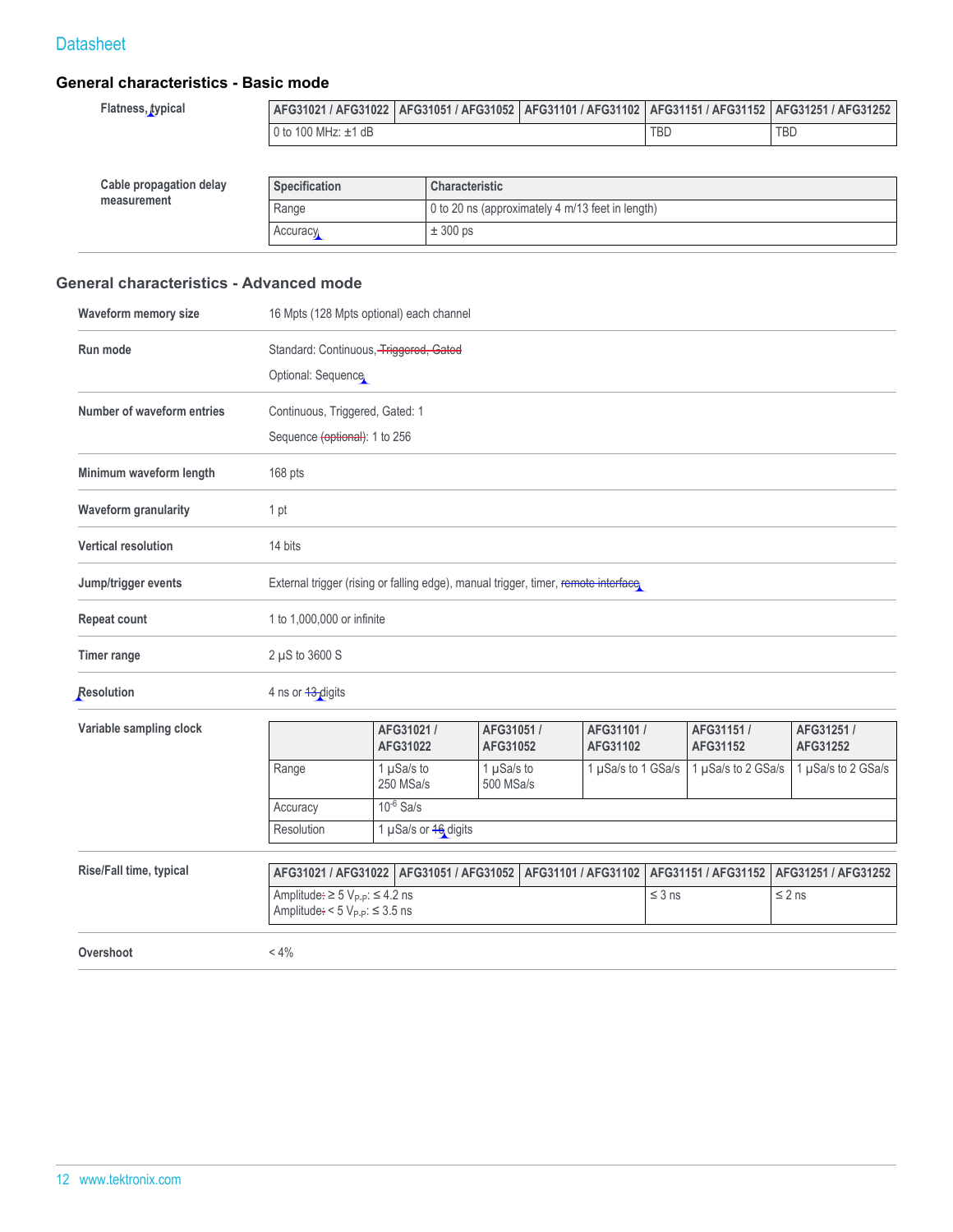#### **General characteristics - Advanced mode**

| Level flatness, typical (sine, 1 V <sub>P-P</sub> , | AFG31021 / AFG31022                                                                       | AFG31051 / AFG31052                       | AFG31101 / AFG31102                      | AFG31151 / AFG31152                     | AFG31251 / AFG31252                        |  |  |
|-----------------------------------------------------|-------------------------------------------------------------------------------------------|-------------------------------------------|------------------------------------------|-----------------------------------------|--------------------------------------------|--|--|
| relative to 1 kHz)                                  | $<$ 5MHz: $\pm$ 0.3 dB                                                                    | $<$ 5 MHz: $\pm$ 0.3 dB                   | $<$ 5 MHz: $\pm$ 0.3 dB                  | $< 5$ MHz: $\pm 0.3$ dB                 | $<$ 5 MHz: $\pm$ 0.3 dB $\geq$<br>5 MHz to |  |  |
|                                                     | $\geq$ 5 MHz to 25 MHz:<br>$±0.5$ dB                                                      | $\geq$ 5 MHz to 25 MHz:<br>$±0.5$ dB      | $\geq$ 5 MHz to 25 MHz:<br>$±0.5$ dB     | $\geq$ 5 MHz to 25 MHz:<br>$±0.5$ dB    | $\geq$ 5MHz to 25 MHz:<br>$\pm 0.5$ dB     |  |  |
|                                                     | -----                                                                                     | $\geq$ 25 MHz to 50 MHz:<br>$±1.0$ dB     | $\geq$ 25 MHz to 50 MHz:<br>$±1.0$ dB    | $\geq$ 25 MHz to 50 MHz:<br>$±1.0$ dB   | $\geq$ 25 MHz to 50 MHz:<br>$±1.0$ dB      |  |  |
|                                                     | -----                                                                                     | -----                                     | $\geq$ 50 MHz to 100 MHz:<br>$±1.5$ dB   | $\geq$ 50 MHz to 100 MHz:<br>$±1.5$ dB  | $\geq$ 50 MHz to 100 MHz:<br>$±1.5$ dB     |  |  |
|                                                     | -----                                                                                     | -----                                     | -----                                    | $\geq$ 100 MHz to 150 MHz:<br>$±2.0$ dB | $\geq$ 100 MHz to 150 MHz:<br>$±2.0$ dB    |  |  |
|                                                     |                                                                                           | -----                                     | -----                                    | -----                                   | $\geq$ 150 MHz to <<br>200 MHz: ±2.5 dB    |  |  |
|                                                     | -----                                                                                     | -----                                     | -----                                    | -----                                   | $\geq$ 200 MHz to 250 MHz:<br>$±3.0$ dB    |  |  |
| Harmonic distortion, typical (sine                  | AFG31021 / AFG31022                                                                       | AFG31051 / AFG31052                       | AFG31101 / AFG31102                      | AFG31151 / AFG31152                     | AFG31251 / AFG31252                        |  |  |
| with 64 pts/cycle, 1 V <sub>P-P</sub> )             | <- 60 dBc at 250 MSa/S                                                                    | < -55 dBc at 500 MSa/S                    | <- 50 dBc at 1 GSa/S or                  | <-45 dBc at 2 GSa/S or                  | < -45 dBc at 2 GSa/S or                    |  |  |
|                                                     | or 3.90625 MHz                                                                            | or 7.8125 MHz                             | 15.625 MHz                               | 31.25 MHz                               | 31.25 MHz                                  |  |  |
| Spurious, typical (sine with 64 pts/                | AFG31021 / AF 31022                                                                       | AFG31051 / AFG31052                       | AFG31101 / AFG31102                      | AFG31151 / AFG31152                     | AFG31251 / AFG31252                        |  |  |
| cycle, 1 V <sub>P-P</sub> )                         | $\le$ -604dBc at 250 MSa/S<br>or 3.90625 MHz                                              | < -55 dBc at 500 MSa/S<br>or 7.8125 MHz   | <- 50 dBc at 1 GSa/S or<br>15.625 MHz    | <-45 dBc at 2 GSa/S or<br>31.25 MHz     | <-45 dBc at 2 GSa/S or<br>31.25 MHz        |  |  |
| Spurious free dynamic range,                        | (sine with 64 pts/cycle, $4 V_{p,p}$ )                                                    |                                           |                                          |                                         |                                            |  |  |
| typical                                             | AFG31021 / AFG31022                                                                       | AFG31051 / AFG31052                       | AFG31101 / AFG31102                      | AFG31151 / AFG31152                     | AFG31251 / AFG31252                        |  |  |
|                                                     | $<$ -60 dBc at 250 MSa/S<br>or 3.90625 MHz                                                | <- 55 dBc at 500 MSa/S<br>or 7.8125 MHz   | <- 50 dBc at 1 GSa/S or<br>15.625 MHz    | < -45 dBc at 2 GSa/S or<br>31.25 MHz    | < -45 dBc at 2 GSa/S or<br>31.25 MHz       |  |  |
| Phase noise, typical                                | (sine with 64 pts/cycle, 1 V <sub>p-p</sub> )                                             |                                           |                                          |                                         |                                            |  |  |
|                                                     | AFG31021 / AFG31022                                                                       | AFG31051 / AFG31052                       | AFG31101 / AFG31102                      | AFG31151 / AFG31152                     | AFG31251 / AFG31252                        |  |  |
|                                                     | < -132 dBc at 250 MSa/<br>S or 3.90625 MHz                                                | < -130 dBc at 500 MSa/<br>S or 7.8125 MHz | $<$ -125 dBc at 1 GSa/S<br>or 15.625 MHz | <-105 dBc at 2 GSa/S<br>or 31.25 MHz    | <- 105 dBc at 2 GSa/S<br>or 31.25 MHz      |  |  |
| <b>Skew control</b>                                 |                                                                                           |                                           |                                          |                                         |                                            |  |  |
| Range                                               | -320 ns to 320 ns (channel 1 to channel 2 on dual channel models, at maximum sample rate) |                                           |                                          |                                         |                                            |  |  |
| <b>Resolution</b>                                   | 100 ps or 4 digits                                                                        |                                           |                                          |                                         |                                            |  |  |
| Accuracy, typical                                   | $\pm$ (10% of  setting  + 200 ps)                                                         |                                           |                                          |                                         |                                            |  |  |
| Initial skew                                        | $< 200$ ps                                                                                |                                           |                                          |                                         |                                            |  |  |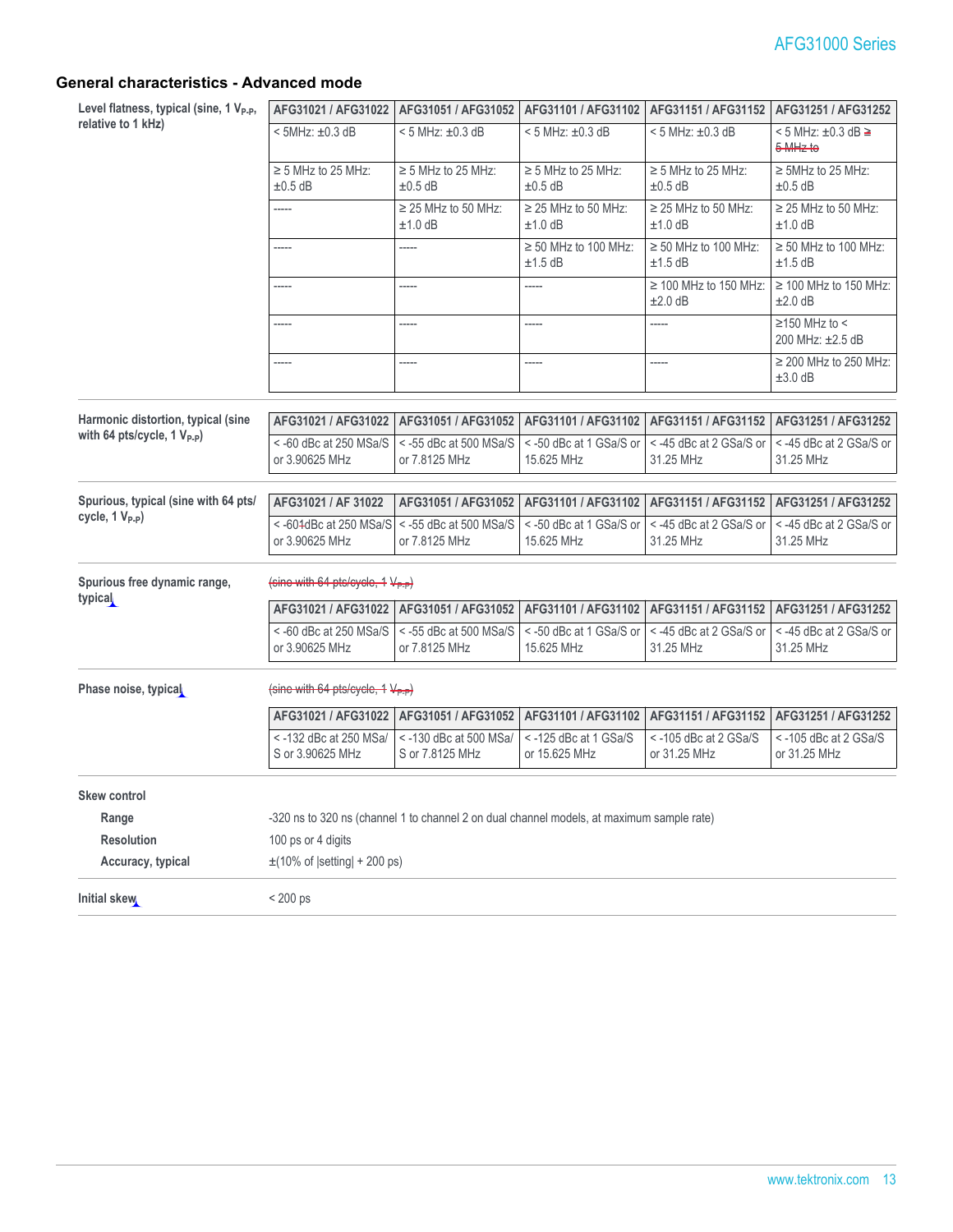## **System characteristics**

| <b>Output Frequency Resolution</b> |                                                                                |                                                                                                                                                        |                 |             |  |  |
|------------------------------------|--------------------------------------------------------------------------------|--------------------------------------------------------------------------------------------------------------------------------------------------------|-----------------|-------------|--|--|
| Frequency accuracy                 | ±10 <sup>-6</sup> of setting (all except ARB), 0 °C to 50 °C (32 °F to 122 °F) |                                                                                                                                                        |                 |             |  |  |
|                                    | $\pm 10^{-6}$ of setting $\pm 1$ µHz (ARB), 0 °C to 50 °C (32 °F to 122 °F)    |                                                                                                                                                        |                 |             |  |  |
| Aging                              | $\pm 1.0 \times 10^{-6}$ per year                                              |                                                                                                                                                        |                 |             |  |  |
| Phase                              |                                                                                |                                                                                                                                                        |                 |             |  |  |
| Range                              | $-180^{\circ}$ to $+180^{\circ}$                                               |                                                                                                                                                        |                 |             |  |  |
| <b>Resolution</b>                  | $0.01^{\circ}$ (sine)                                                          |                                                                                                                                                        |                 |             |  |  |
|                                    | 0.1° (other waveforms)                                                         |                                                                                                                                                        |                 |             |  |  |
| Internal noise add                 |                                                                                |                                                                                                                                                        |                 |             |  |  |
| Level                              | 0.0% to 50% of amplitude (V <sub>P-P</sub> ) setting                           |                                                                                                                                                        |                 |             |  |  |
| <b>Resolution</b>                  | 4%                                                                             |                                                                                                                                                        |                 |             |  |  |
| Remote program interface           | GPIB, Ethernet 10BASE-T / 100BASE-TX / 1000BASE-T, USB 2.0                     |                                                                                                                                                        |                 |             |  |  |
| Maximum configuration times        |                                                                                | <b>USB</b>                                                                                                                                             | LAN             | <b>GPIB</b> |  |  |
|                                    | Function change                                                                | 61 ms                                                                                                                                                  | 61 ms           | 63 ms       |  |  |
|                                    | Frequency change (except Pulse)                                                | 3 <sub>ms</sub>                                                                                                                                        | 4 ms            | 6 ms        |  |  |
|                                    | Frequency change (Pulse)                                                       | 2.5 <sub>ms</sub>                                                                                                                                      | 3 <sub>ms</sub> | 8 ms        |  |  |
|                                    | Amplitude change                                                               | 65 ms                                                                                                                                                  | 66 ms           | $77$ ms     |  |  |
|                                    | Select user ARB (4k points from USB Memory)                                    | 43 ms                                                                                                                                                  | 40 ms           | 53 ms       |  |  |
|                                    | Select user ARB (128k points from USB Memory)                                  | 86 ms                                                                                                                                                  | 92 ms           | $92$ ms     |  |  |
|                                    | Data download time for 4k points                                               | 36 ms                                                                                                                                                  | 21 ms           | 21 ms       |  |  |
| Power source                       |                                                                                |                                                                                                                                                        |                 |             |  |  |
| <b>Source</b>                      | 100-240 V, 47-63 Hz                                                            |                                                                                                                                                        |                 |             |  |  |
|                                    | 115 V, 360-440 Hz                                                              |                                                                                                                                                        |                 |             |  |  |
| Consumption                        | 120 W                                                                          |                                                                                                                                                        |                 |             |  |  |
| Warm up time, typical              | 20 minutes minimum                                                             |                                                                                                                                                        |                 |             |  |  |
| Power on self diagnosis time       | $< 24$ s                                                                       |                                                                                                                                                        |                 |             |  |  |
| <b>Acoustic noise</b>              | $< 50$ dBA                                                                     |                                                                                                                                                        |                 |             |  |  |
| <b>Display</b>                     | 9-inch capacitive touch screen with 800 * 480 resolution                       |                                                                                                                                                        |                 |             |  |  |
|                                    |                                                                                | User interface and Help languages English, French, German, Japanese, Korean, Portuguese, Simplified and Traditional Chinese, Russian (user selectable) |                 |             |  |  |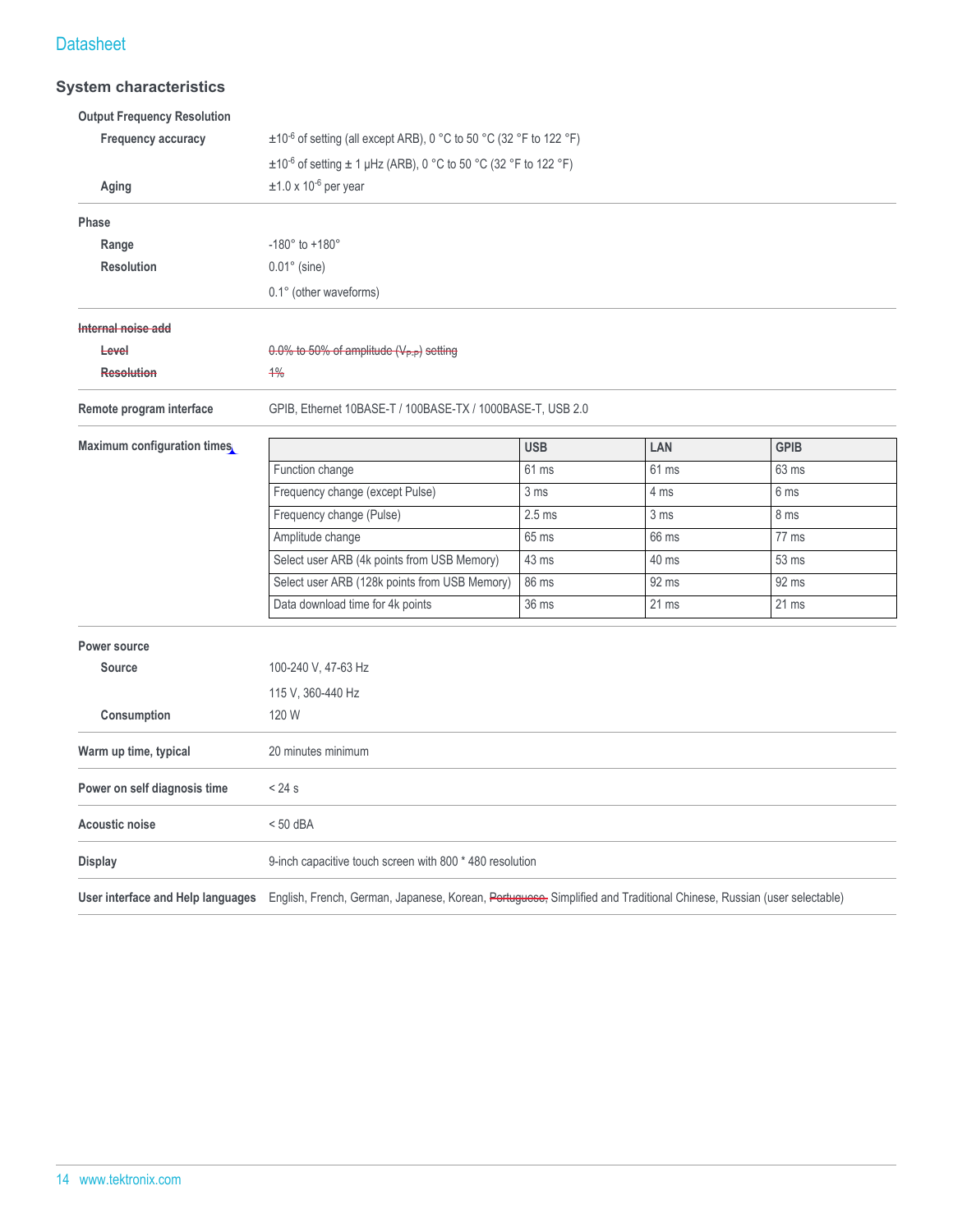## **Auxiliary input characteristics**

#### **External modulation input, channel**

#### **1 and channel 2**

| Input range                   |                                             | Characteristic                                                      |
|-------------------------------|---------------------------------------------|---------------------------------------------------------------------|
|                               | AM, FM, PM, PWM                             | $±1$ V full range                                                   |
|                               | ASK, FSK, PSK                               | 3.3 V logic level                                                   |
| Input impedance               | $40 k\Omega$                                |                                                                     |
| <b>Frequency range</b>        | 125 kHz (1 MSa/s)                           |                                                                     |
| <b>External Trigger input</b> |                                             |                                                                     |
| Level                         | TTL compatible                              |                                                                     |
| Impedance                     | $10 k\Omega$                                |                                                                     |
| Minimum pulse width           | $100$ ns                                    |                                                                     |
| Slope                         | Positive or negative selectable             |                                                                     |
| Trigger delay range           | $0$ ns to $85$ s                            |                                                                     |
| Trigger delay resolution      | 100 ps or 5 digits                          |                                                                     |
| Trigger latency, typical      | 390 ns (trigger input to signal output)     |                                                                     |
| Jitter (RMS), typical         |                                             | < 100 ps (signal output, with external trigger input in burst mode) |
| 10 MHz reference clock input  |                                             |                                                                     |
| <b>Impedance</b>              | $4k\Omega$ , AC coupled                     |                                                                     |
| Required input voltage swing  | 100 mV <sub>P-P</sub> to 5 V <sub>P-P</sub> |                                                                     |
| Lock range                    | 10 MHz ±35 kHz                              |                                                                     |
| Channel 1 external add input  |                                             |                                                                     |
| Impedance                     | $50 \Omega$                                 |                                                                     |
| Input range                   | -1 V to $+1$ V (DC + peak AC)               |                                                                     |
| <b>Bandwidth</b>              | DC to 10 MHz (-3 dB) at 1 V <sub>P-P</sub>  |                                                                     |
|                               |                                             |                                                                     |

## **Auxiliary output characteristics**

| Channel 1 trigger output |                                                                  |                                      |  |  |  |
|--------------------------|------------------------------------------------------------------|--------------------------------------|--|--|--|
| Level                    | Positive TTL level pulse into 1 $k\Omega$                        |                                      |  |  |  |
| Impedance                | $50 \Omega$                                                      |                                      |  |  |  |
| <b>Jitter</b>            | <b>Instrument</b>                                                | <b>Characteristic</b>                |  |  |  |
|                          | AFG31021, AFG31022,<br>AFG31051, AFG31052,<br>AFG31101, AFG31012 | 10 <sub>ps</sub>                     |  |  |  |
|                          | AFG31151, AFG31152                                               | <b>TBD</b>                           |  |  |  |
|                          | AFG31251, AFG31252                                               | <b>TBD</b>                           |  |  |  |
|                          |                                                                  |                                      |  |  |  |
| Output frequency         |                                                                  | Characteristic                       |  |  |  |
|                          | Waveform frequency<br>$<$ 4.9 MHz                                | Same as the waveform frequency       |  |  |  |
|                          | Waveform frequency<br>$\geq$ 4.9 MHz < 50 MHz                    | A fraction of the waveform frequency |  |  |  |

No output

Waveform frequency ≥ 50 MHz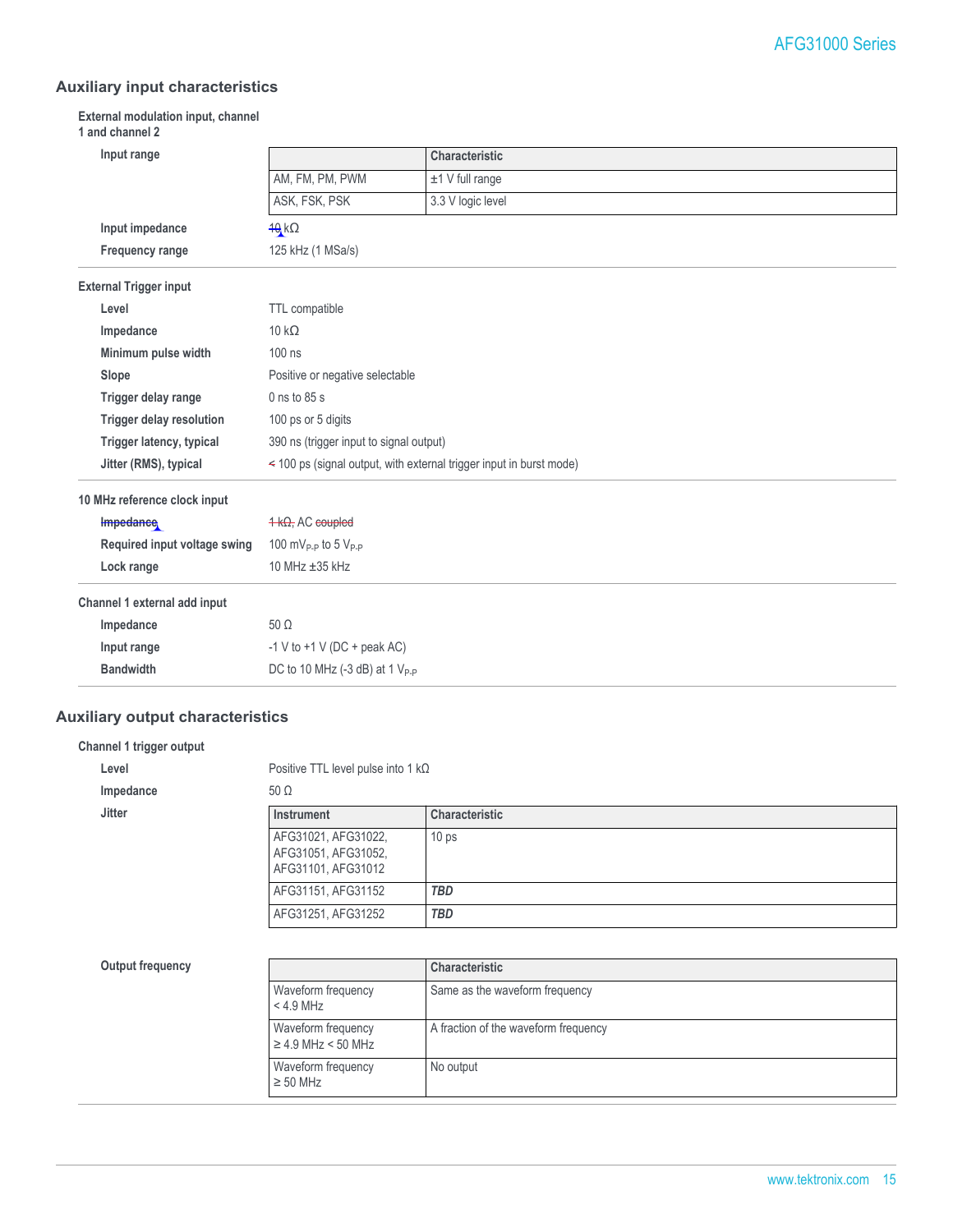# **Auxiliary output characteristics**

| 10 MHz reference clock out |                                            |  |  |
|----------------------------|--------------------------------------------|--|--|
| Impedance                  | 50 Ω, AC coupled                           |  |  |
| Amplitude                  | 1.2 $V_{\text{P-P}}$ into 50 $\Omega$ load |  |  |

# **Physical characteristics**

| <b>Dimensions</b> |                                 |  |  |
|-------------------|---------------------------------|--|--|
| Height            | 201.4 mm (7.929 in.)            |  |  |
| Width             | 412.8 mm (16.25 in.)            |  |  |
| Depth             | <del>147.7 mm (5.816 in.)</del> |  |  |
| Weight            |                                 |  |  |
| <b>Net</b>        | 4.7 kg (10.4 lb.)               |  |  |
|                   |                                 |  |  |
| Shipping          | 7.0 kg (15.4 lb.)               |  |  |

# **EMC, environment, and safety**

| Temperature                |                                                                            |
|----------------------------|----------------------------------------------------------------------------|
| Operating                  | 0 °C to +50 °C (+32 °F to 122 °F)                                          |
| Nonoperating               | -30 °C to +70 °C (-22 °F to 158 °F)                                        |
| Humidity                   |                                                                            |
| Operating                  | ≤ 80%, 0 °C to 40 °C (104 °F)                                              |
|                            | $\leq 60\%$ , > 40°C to 50°C (104 °F to 122 °F), noncondensing             |
| Nonoperating               | 5% to 90%, < 40 °C (< 104 °F), noncondensing                               |
|                            | 5% to 80%, $\geq$ 40 °C to 60 °C ( $\geq$ 104 °F to 140 °F), noncondensing |
|                            | 5% to 40%, > 60 °C to 70 °C (> 140 °F to 158 °F), noncondensing            |
| Altitude                   |                                                                            |
| Operating                  | Up to 3,000 m (9,842 ft.)                                                  |
| Nonoperating               | Up to 12,000 m (39,367 ft.)                                                |
| <b>EMC</b> compliance      | EN61326-1:2013, EN 61326-2-1:2013                                          |
| <b>European Union</b>      | EU Council Directive 2004/108/EC                                           |
| <b>Safety</b>              | UL 61010-1:2004                                                            |
|                            | CAN/CSA C22.2 No. 61010-1:2004                                             |
|                            | IEC 61010-1:2001                                                           |
| Overtemperature protection | This spec does not exist for AWG4K                                         |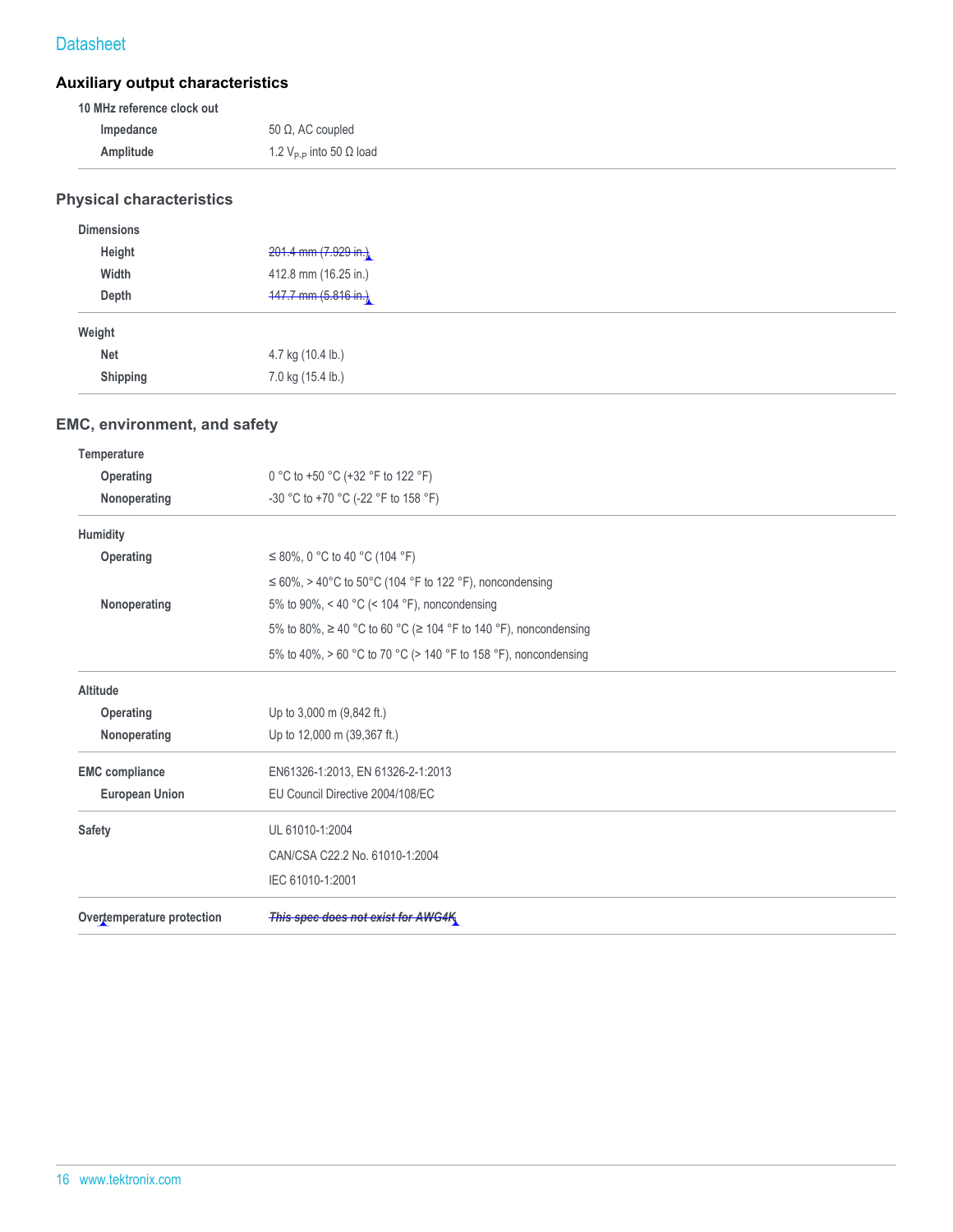# Ordering Information

# **Models**

| AFG31021 | 1 µHz to 25 MHz sine wave, 1-channel arbitrary function generator  |
|----------|--------------------------------------------------------------------|
| AFG31022 | 1 µHz to 25 MHz sine wave, 2-channel arbitrary function generator  |
| AFG31051 | 1 µHz to 50 MHz sine wave, 1-channel arbitrary function generator  |
| AFG31052 | 1 µHz to 50 MHz sine wave, 2-channel arbitrary function generator  |
| AFG31101 | 1 µHz to 100 MHz sine wave, 1-channel arbitrary function generator |
| AFG31102 | 1 µHz to 100 MHz sine wave, 2-channel arbitrary function generator |
| AFG31151 | 1 µHz to 150 MHz sine wave, 1-channel arbitrary function generator |
| AFG31152 | 1 µHz to 150 MHz sine wave, 2-channel arbitrary function generator |
| AFG31251 | 1 µHz to 250 MHz sine wave, 1-channel arbitrary function generator |
| AFG31252 | 1 µHz to 250 MHz sine wave, 2-channel arbitrary function generator |

# **Options**

# **Factory options**

| <b>MEM</b> | Extends arbitrary waveform memory to 128 Mpts/ch in Advanced mode |
|------------|-------------------------------------------------------------------|
| <b>SEQ</b> | Enables Sequence, Triggered and Gated modes in Advanced mode      |

# **Upgrade options**

| <b>Function</b>                             | For one channel instruments | For two channel instruments |
|---------------------------------------------|-----------------------------|-----------------------------|
| Enables Sequence mode                       | AUP-AFG3SEQ-1               | AUP-AFG3SEQ-2               |
| Extends arb memory to 128Mpts               | AUP-AFG3MEM-1               | AUP-AFG3MEM-2               |
| Bandwidth extension from 25 MHz to 50 MHz   | AUP-AFG3BW25T50-1           | AUP-AFG3BW25T50-2           |
| Bandwidth extension from 25 MHz to 100 MHz  | AUP-AFG3BW25T100-1          | AUP-AFG3BW25T100-2          |
| Bandwidth extension from 50 MHz to 100 MHz  | AUP-AFG3BW50T100-1          | AUP-AFG3BW50T100-2          |
| Bandwidth extension from 155 MHz to 250 MHz | AUP-AFG3BW150T250-1         | AUP-AFG3BW150T250-2         |

# **Power plug options**

| Opt. A0             | North America power plug (115 V, 60 Hz)  |
|---------------------|------------------------------------------|
| Opt. A1             | Universal Euro power plug (220 V, 50 Hz) |
| Opt. A <sub>2</sub> | United Kingdom power plug (240 V, 50 Hz) |
| Opt. A3             | Australia power plug (240 V, 50 Hz)      |
| Opt. A5             | Switzerland power plug (220 V, 50 Hz)    |
| Opt. A6             | Japan power plug (100 V, 50/60 Hz)       |
| Opt. A10            | China power plug (50 Hz)                 |
| <b>Opt. A11</b>     | India power plug (50 Hz)                 |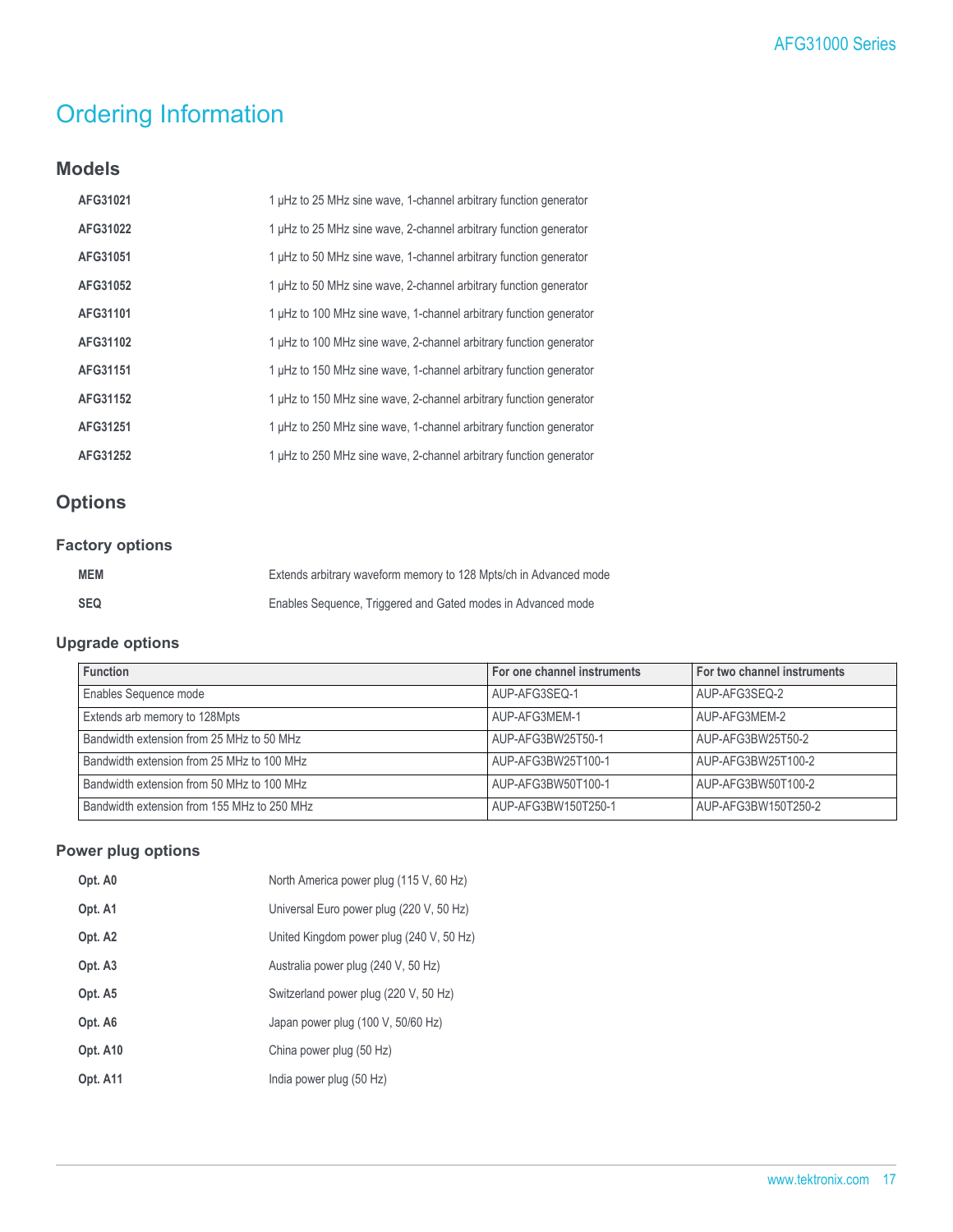| <b>Opt. A12</b> | Brazil power plug (60 Hz) |
|-----------------|---------------------------|
| Opt. A99        | No power cord             |

# **Language options**

| Opt. L <sub>0</sub> | English front panel overlay (default)   |
|---------------------|-----------------------------------------|
| Opt. L1             | French front panel overlay              |
| Opt. L <sub>2</sub> | Italian front panel overlay             |
| Opt. L <sub>3</sub> | German front panel overlay              |
| Opt. L4             | Spanish front panel overlay             |
| Opt. L5             | Japanese front panel overlay            |
| Opt. L <sub>6</sub> | Portuguese front panel overlay          |
| Opt. L7             | Simplified Chinese front panel overlay  |
| Opt. L8             | Traditional Chinese front panel overlay |
| Opt. L9             | Korean front panel overlay              |
| Opt. L10            | Russian front panel overlay             |
| Opt. L99            | No front panel overlay                  |

#### **ServiceOptions**

| Opt. C <sub>3</sub> | Calibration Service 3 Years                                                                                                                                                                                                             |
|---------------------|-----------------------------------------------------------------------------------------------------------------------------------------------------------------------------------------------------------------------------------------|
| Opt. C5             | Calibration Service 5 Years                                                                                                                                                                                                             |
| Opt. D1             | <b>Calibration Data Report</b>                                                                                                                                                                                                          |
| Opt. D <sub>3</sub> | Calibration Data Report 3 Years (with Opt. C3)                                                                                                                                                                                          |
| Opt. D5             | Calibration Data Report 5 Years (with Opt. C5)                                                                                                                                                                                          |
| Opt. R5             | Repair Service 5 Years (including warranty)                                                                                                                                                                                             |
| Opt. T <sub>3</sub> | Three Year Total Protection Plan, includes repair or replacement coverage from wear and tear, accidental damage, ESD or EOS<br>plus preventative maintenance. Including a 5 day turnaround time and priority access to customer support |
| Opt. T <sub>5</sub> | Five Year Total Protection Plan, includes repair or replacement coverage from wear and tear, accidental damage, ESD or EOS<br>plus preventative maintenance. Including a 5 day turnaround time and priority access to customer support  |

Probes and accessories are not covered by the instrument warranty and Service Offerings. Refer to the datasheet of each probe and accessory model for its unique warranty and calibration terms.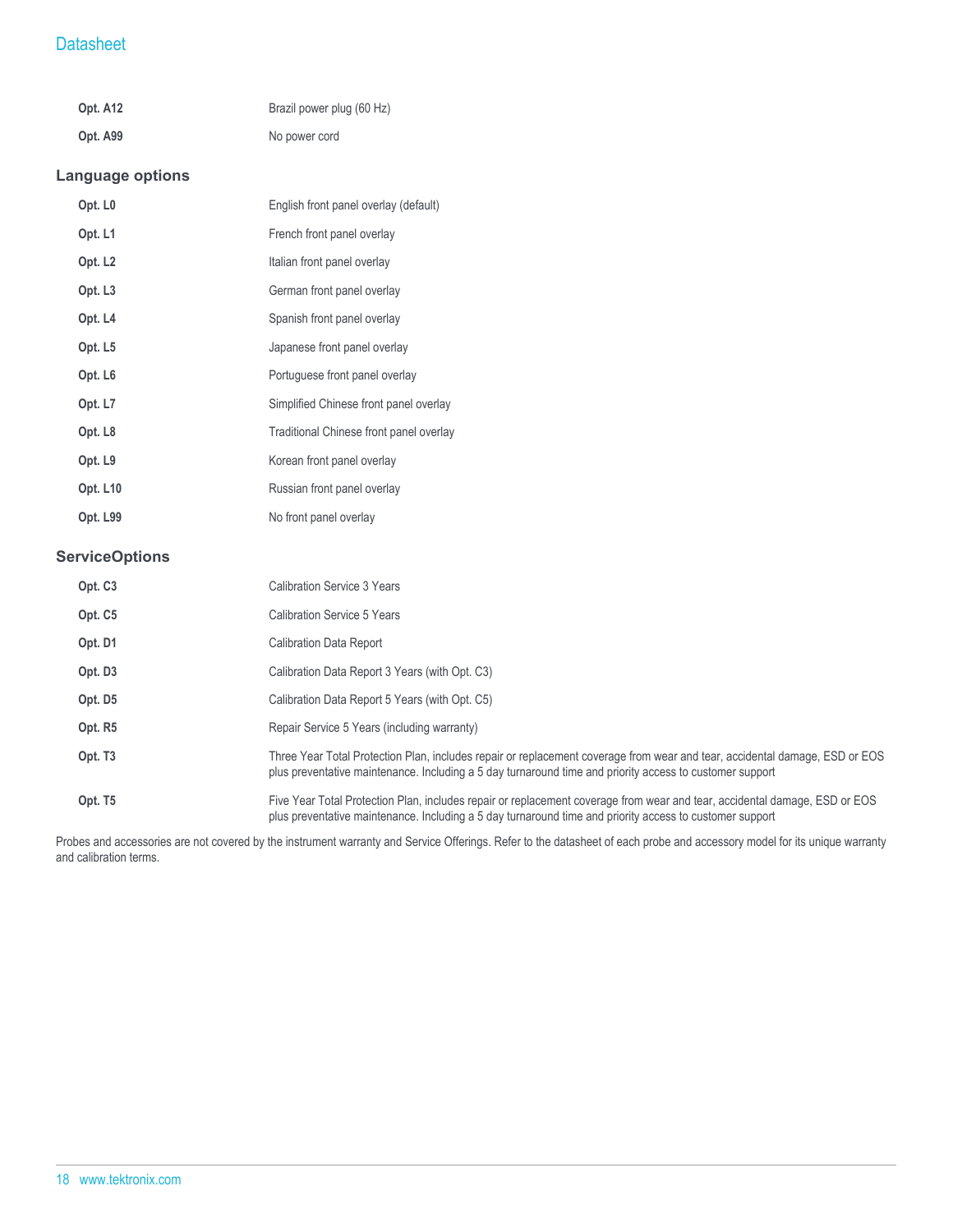# **Accessories**

#### **Standard accessories**

| Power cord<br><b>XXX</b>                             |  |
|------------------------------------------------------|--|
| USB cable<br><b>XXX</b>                              |  |
| <b>BNC</b> cables<br><b>XXX</b>                      |  |
| NIST-traceable calibration certificate<br><b>XXX</b> |  |
| Three-year warranty on parts and labor<br><b>XXX</b> |  |

#### **Recommended accessories**

| 012-1732-xx | BNC cable shielded, 3 ft.             |
|-------------|---------------------------------------|
| 012-0991-xx | GPIB cable, double shielded           |
| 011-0049-02 | $50 \Omega$ BNC terminator            |
|             | AGD4000B Soft transit case            |
| HCTEK54     | Hard transit case (requires ACD4000B) |

#### **Warranty**

| <b>Product warranty</b> | Three-year warranty on parts and labor |
|-------------------------|----------------------------------------|
|                         |                                        |



Tektronix is registered to ISO 9001 and ISO 14001 by SRI Quality System Registrar.



Product(s) complies with IEEE Standard 488.1-1987, RS-232-C, and with Tektronix Standard Codes and Formats.

Product Area Assessed: The planning, design/development and manufacture of electronic Test and Measurement instruments.